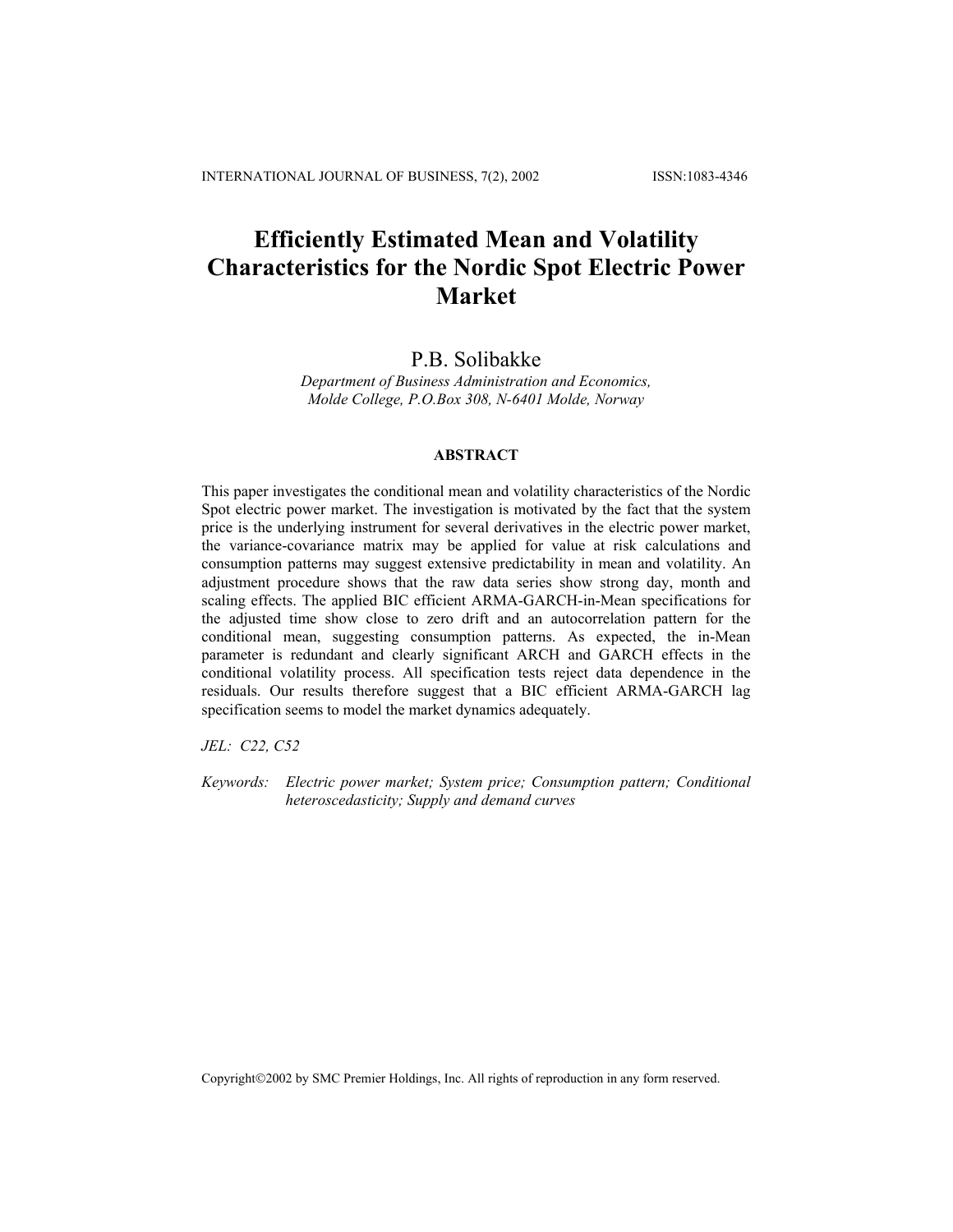#### **I. INTRODUCTION**

This paper studies the characteristics of the conditional mean and volatility of daily price changes of the so-called System Price for the Nordic spot electric power market. The spot market is a Nordic contract market where electric power is traded on a daily basis for delivery the following day, with full obligation to pay. The prices are fixed on the basis of all participants' collected purchase and sale requests. The System Price is the balance price for the aggregated supply and demand graphs; i.e. the price is fixed at the market equilibrium. Hence, our investigation is an empirical investigation of the dynamics of the so-called system price series.

The motivation is based on the fact that the price series is the underlying instrument for several derivatives in the electric power market. A first glance inspection of the series suggests a consumption pattern in the mean and a very high, changing and mean reverting volatility. Consequently, the electric power market may benefit strongly for a higher understanding of both mean and volatility characteristics. The consumption pattern may show serial correlation in the mean, which may suggest predictability in the mean process. Moreover, when valuing derivatives in financial markets, forecasts of volatilities and correlations over the whole life of the derivative are usually required. The system price change series seems to show several extreme observations. The distribution may therefore show signs of heavy tails suggesting leptokurtosis in the time series. The deviation from the normal distribution may be an important factor to account for when valuing options especially. Finally, as the mean-variance analysis we perform can calculate the whole variance-covariance matrices, value at risk calculations may be employed. We employ elaborate specification test statistics for model misspecifications. Insignificant test statistics suggest appropriate specifications and consequently an appropriate model for exogenous variable analyses in both the mean and the latent volatility series.

The empirical investigation is performed allowing serial correlation and changing volatility models. Specifically, we apply an ARMA-GARCH-in-Mean lag specification<sup>1</sup>, where the ARMA lag specification models the mean and the GARCH lag specification models the latent volatility process. The in-Mean specification models total (residual) risk mean effects. Then lags are Bayes Information Criterion (BIC) (Schwartz, 1978) preferred in both mean and volatility. Hence, the ARMA-GARCH specification pertains to model the first observed series characteristics. Consequently, the changing volatility model seems therefore to be an obvious candidate as the stochastic volatility specification fails to find a BIC preferred model. The model class is a univariate time series investigation where simple transformation of squared returns serves as the driving force behind volatility. Consequently, the applied ARMA-GARCH lag specification may give new and interesting information regarding the characteristics of the mean and volatility processes in the electric power market. We specify the ARMA-GARCH models to report serial correlation, total (residual) risk, and leptokurtic distribution symptoms in the conditional mean and shocks, serial correlation, persistence, asymmetry and mean reversion to long-run average levels for the conditional volatility. Our main objective is therefore to analyse mean and volatility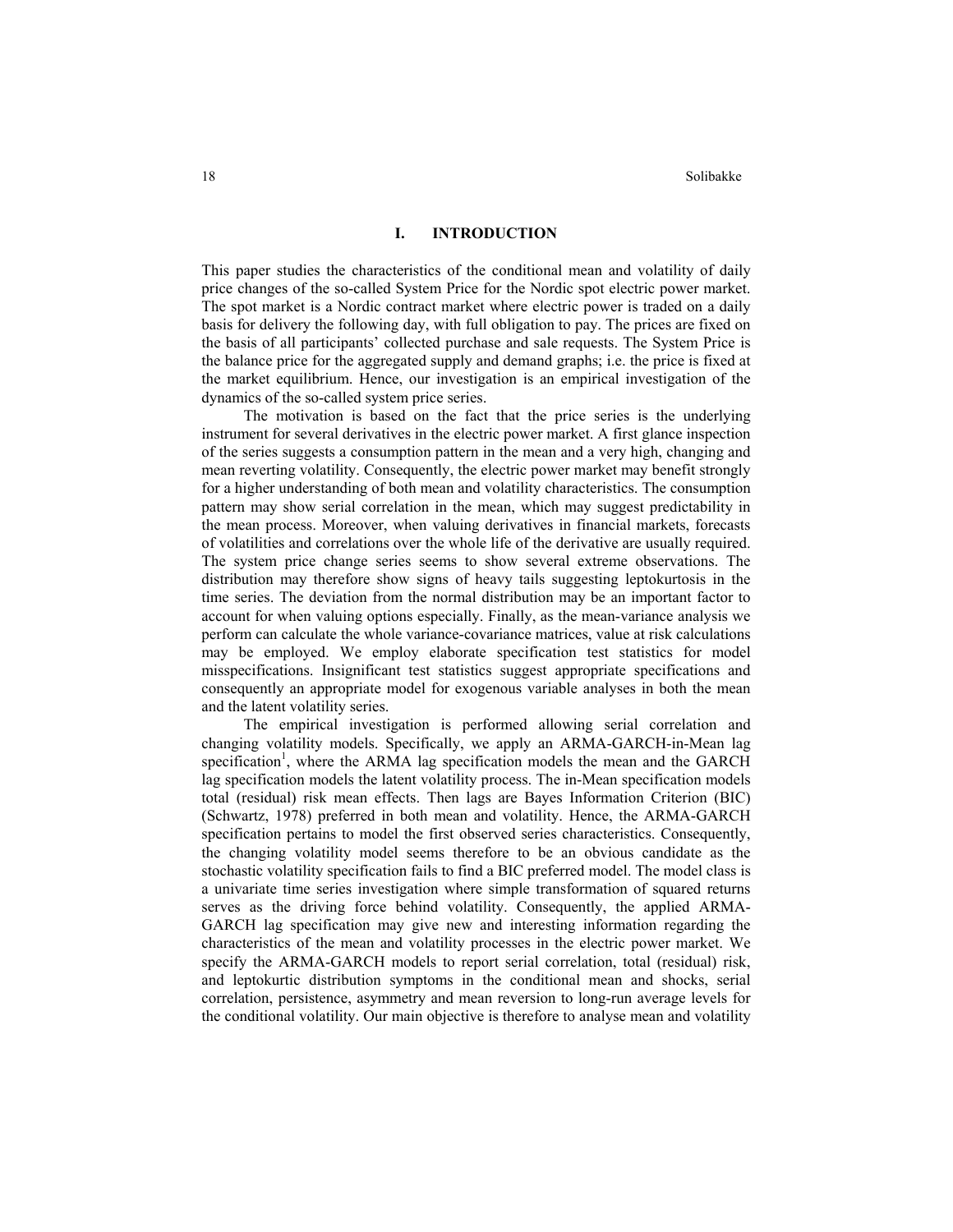dynamics in a univariate estimation context that controls for consumption patterns and volatility clustering.

We believe that the contribution of this paper is a higher understanding of the workings of return and volatility processes in the electric power market. Firstly, the specifications seek consistent and significant coefficients in the conditional mean. Consumption patterns may therefore suggest predictability in the time series. Secondly, consistent and significant shocks, serial correlation and persistence effects and mean reversion to long-run average volatility may show new and unfamiliar volatility characteristics. Thirdly, as the ARMA-GARCH model applies a student-t distributed log-likelihood function, the estimated degree of freedom parameter may measure the degree of leptokurtosis and therefore non-normality in model residuals. Fourthly, we follow an expansion path starting from adjusted raw returns and eventually specify both ARMA (mean) and GARCH (volatility) lag specifications for the price change series applying the Schwarz BIC (Schwarz, 1978) information criterion for the lag specifications. These lag structures may suggest predictability in both the mean and volatility series. Fifthly and finally, to obtain measures for model misspecifications, we employ several elaborate test statistics focusing on both the mean and the volatility. A joint bias test measures signs of biases in conditional volatility prediction embodied in the GARCH specification.

The remainder of this paper is therefore organised as follows. Section 2 gives a brief overview of the Nordic power exchange, Nord Pool and the so-called system price. Section 3 gives a literature overview of ARMA-GARCH models. Section 4 defines the data and describes the general adjustment procedure for systematic location and scale effects obtaining a stationary time series. The adjustments and effects are reported. Section 5 reports the empirical results of the ARMA-GARCH-in-Mean estimations. Section 6 reports our findings and discusses any policy implications based on the investigations. Finally, Section 7 summarises and concludes.

# **II. THE NORD POOL POWER EXCHANGE**

Every week Nord Pool distributes information to all market participants on which bidding areas that apply for the following week based on data from the system operator in Norway, Statnett SF. The participants will set up a plan for how their own production, contractual rights and obligations area are to be dealt with for all hours the next day. Spot sales and purchases will form an integral part of this plan. Based on the plan, a price-differentiated bid and offer for each bidding area and each hour will be set up. The bid or offer will show purchase/sale quantities at different prices. Participants will not know the price or their own trades before all participants have sent in their bids and the price has been calculated. Once the price has been fixed, however, each participant will receive an exchange quantity that will always correspond to that participant's price-differentiated bid or offer.

In the example<sup>2</sup> shown in Figure 1, it is assumed that a participant has price dependent and non-price dependent obligations for a total of 60 MegaWatt (MW). Of the price dependent obligations 20 MW has a disconnection price of 100 Norwegian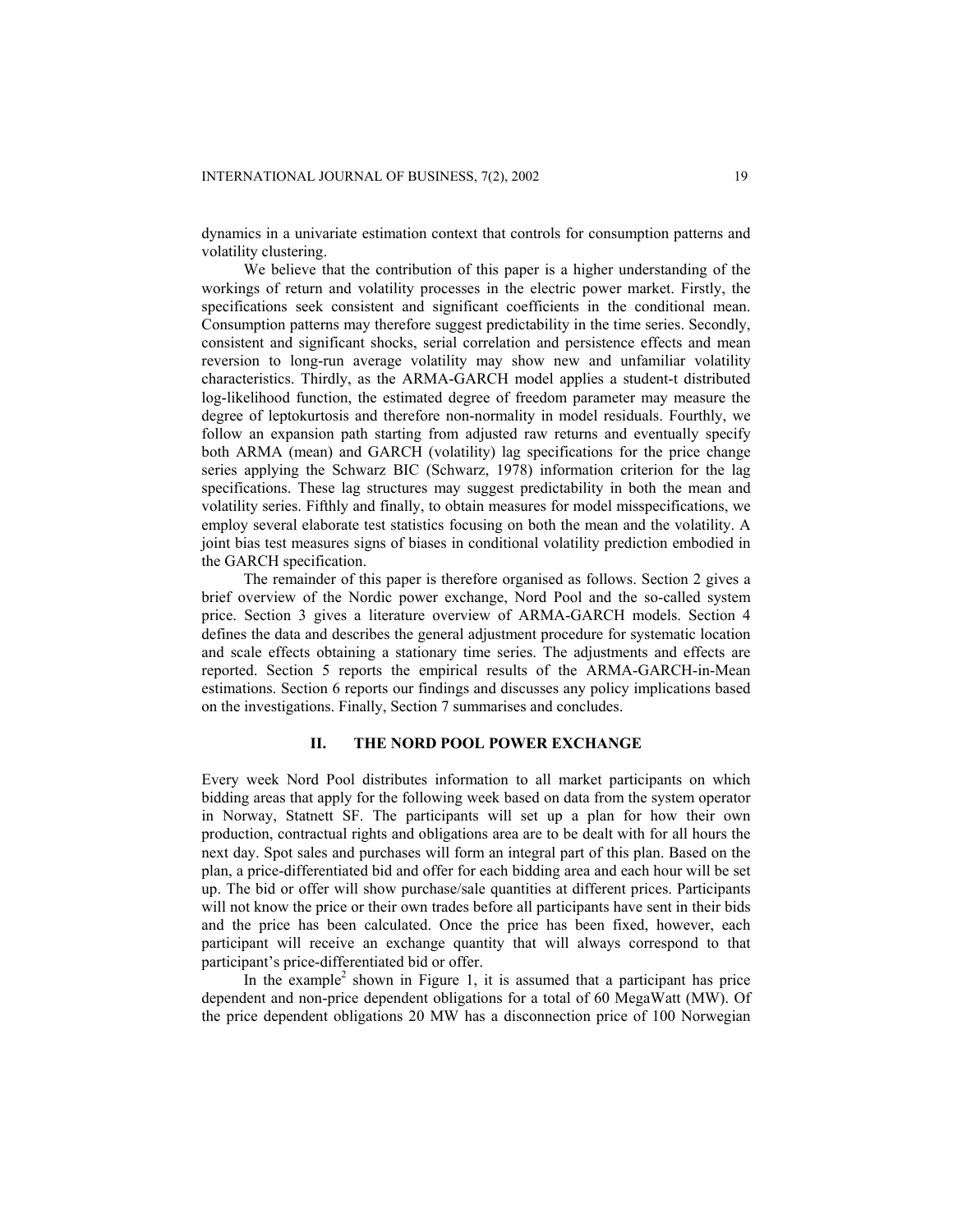Kroner (NOK) per MegaWatt hour (MWh) and 10 MW a disconnection price of 200 NOK/MWh. The non-price dependent obligations are 30 MW. For prices below 100 NOK/MWh, the participant chooses to use 10 MW through power from bilateral contracts or its own production, and to purchase the remaining 50 MW on the Spot Market. At prices between 100 and 200 NOK/MWh, the participant will reduce its purchasing and use steadily more of its own production capacity and purchasing contracts. At prices over 175 NOK/MWh, the participant will sell. Sales reach their peak at 30 MW at prices over 200 NOK/MWh. The participant sets up a corresponding bid for all the hours he wishes to report a bid. The bid or offer can be made valid for the entire week or for several single days. New bids or offers may be sent in daily. The latest bid or offer received for each hour is the one used in calculating the price and exchange quantity. The prices in the bid and offer form are treated as breakpoints on a continuous bid and offer curve, with linear interpolation between the points. The bids are sent to Nord Pool via fax or electronically in standard exchange format (Electronic data communication, EDK, or as an Internet-application called Elweb).

**Figure 1**  Bid and ask for electric power



| Aktør:            | <b>Aker Energiverk</b> |     |      | Bid/offer valid for: (cross off) |      |            |            |            |       |       |            |  |
|-------------------|------------------------|-----|------|----------------------------------|------|------------|------------|------------|-------|-------|------------|--|
| Week              | : 10/95                |     | Mon. | Tues.                            | Wed. | Thurs. Fri |            | Sat.       | Sun.  |       | Whole week |  |
| Area:             | B                      |     |      |                                  |      | $\check{}$ |            |            |       |       |            |  |
| Time<br>From - To | 0                      | 100 | 101  | 150                              | 151  | 175        | <b>176</b> | <b>200</b> |       | 201   | 900        |  |
|                   |                        |     |      |                                  |      |            |            |            |       |       |            |  |
|                   |                        |     |      |                                  |      |            |            |            |       |       |            |  |
| $12 - 15$         | 50                     | 50  | 10   | 10                               | 0    | 0          | $-10$      |            | $-20$ | $-30$ | $-30$      |  |
|                   |                        |     |      |                                  |      |            |            |            |       |       |            |  |
|                   |                        |     |      |                                  |      |            |            |            |       |       |            |  |
|                   |                        |     |      |                                  |      |            |            |            |       |       |            |  |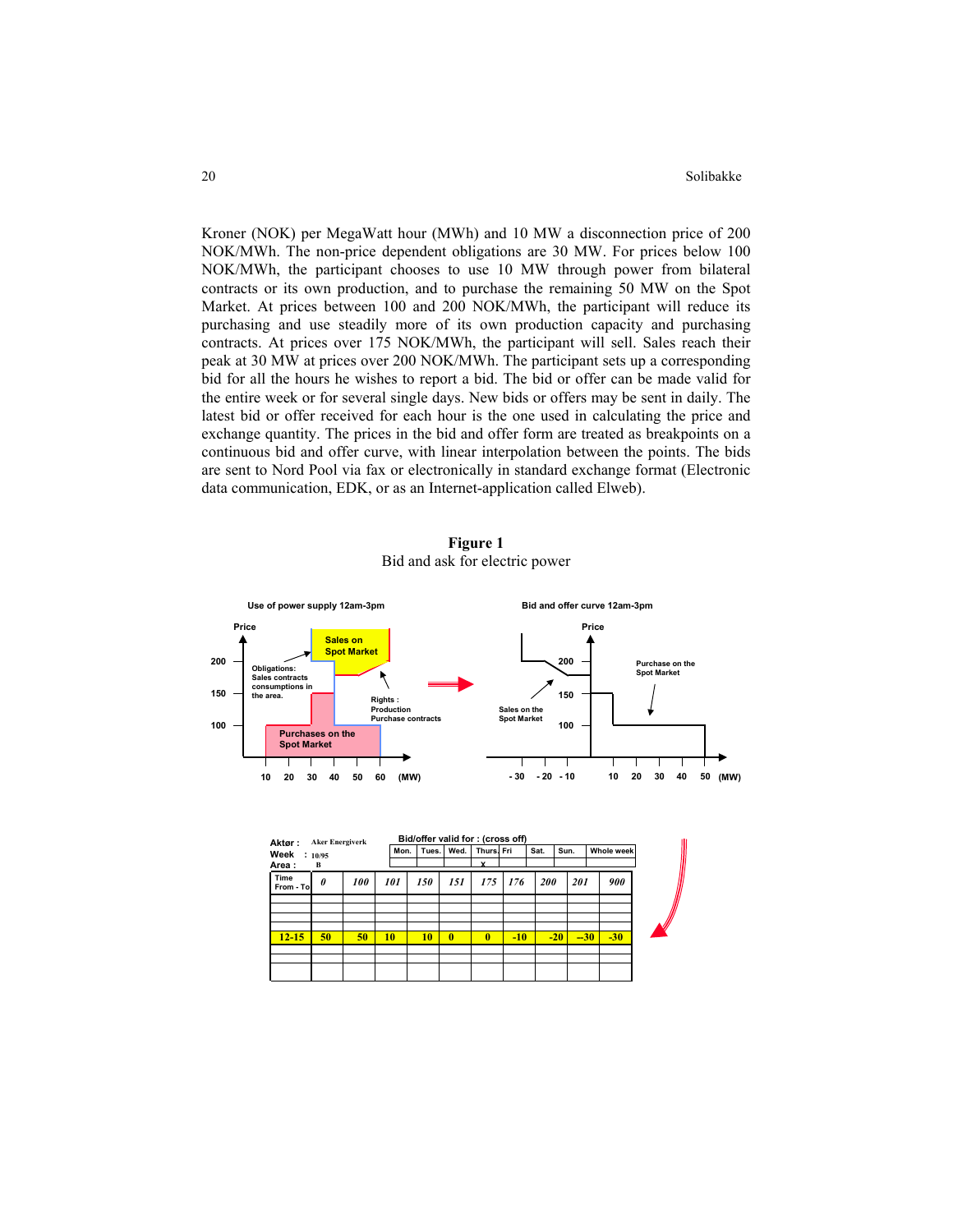The participants' overall bids and offers are grouped together on an offer graph (sale) and a demand graph (purchase). The price is set as the balance price at the intersection of offers and demands (the equilibrium point). The system price  $(P_s)$  is calculated first, without constraints in the national grid. The so-called system price is our major interest in this study.

# **III. THE ARMA-GARCH-IN-MEAN METHODOLOGY**

Non-linear stochastic models will in our study imply conditional models and so-called ARMA-GARCH methodology. Autoregressive and moving average (ARMA) are terms applied to the structure of the conditional mean, while generalized autoregressive conditional heteroscedasticity (GARCH) is a term applied to the structure of the conditional volatility. Note that in financial markets the ARMA usually models nonsynchronous trading and the GARCH models conditional heteroscedasticity or volatility clustering<sup>3</sup>.

ARMA models can be studied in details in for example Mills (1990), while ARCH specifications were first studied by Engle (1982), and moved further on by Bollerslev (1986) who specified the Generalized ARCH or GARCH. The development to GARCH from ARCH was done preliminary owing to the number of lags in the ARCH specification<sup>4</sup>. ARCH/GARCH specifies the volatility as a function of historic price changes and volatility. In the international literature of finance quite a number of studies have shown the use of results from these pioneer works. See for example Bollerslev et al. (1987,1992), Engle et al. (1986, 1993), Nelson (1991), Weiss (1986) and deLima (1995a, 1995b). For a comprehensive introduction to ARCH models and applications in finance see Gouriéroux (1997).

In univariate and simplest possible form we specify ARMA (p,q)-GARCH(m,n) in-Mean models through the following equations (1)-(4):

$$
y_{t} = \phi_{0} + \sum_{i=1}^{p} \phi_{i} \cdot y_{t-i} + \rho_{1} \cdot \sqrt{h_{t}} + \upsilon_{t}
$$
 (1)

$$
v_t = \varepsilon_t + \sum_{j=1}^q \theta_j \cdot \varepsilon_{t-j}
$$
 (2)

$$
\varepsilon_t \sim N(0, h_t) \text{ and } D(0, h_t, \omega) \tag{3}
$$

$$
h_{t} = \alpha_{0} + \sum_{i=1}^{m} \alpha_{i} \cdot \varepsilon_{t-i}^{2} + \sum_{j=1}^{n} \beta_{j} \cdot h_{t-j}
$$
(4)

Equation (1) is the structural mean specification (for both linear and non-linear models), where *y* is price change and  $y_{t-i}$  is lagged price changes, Equation (2) defines moving average which is modeled by measuring lagged residuals effect on price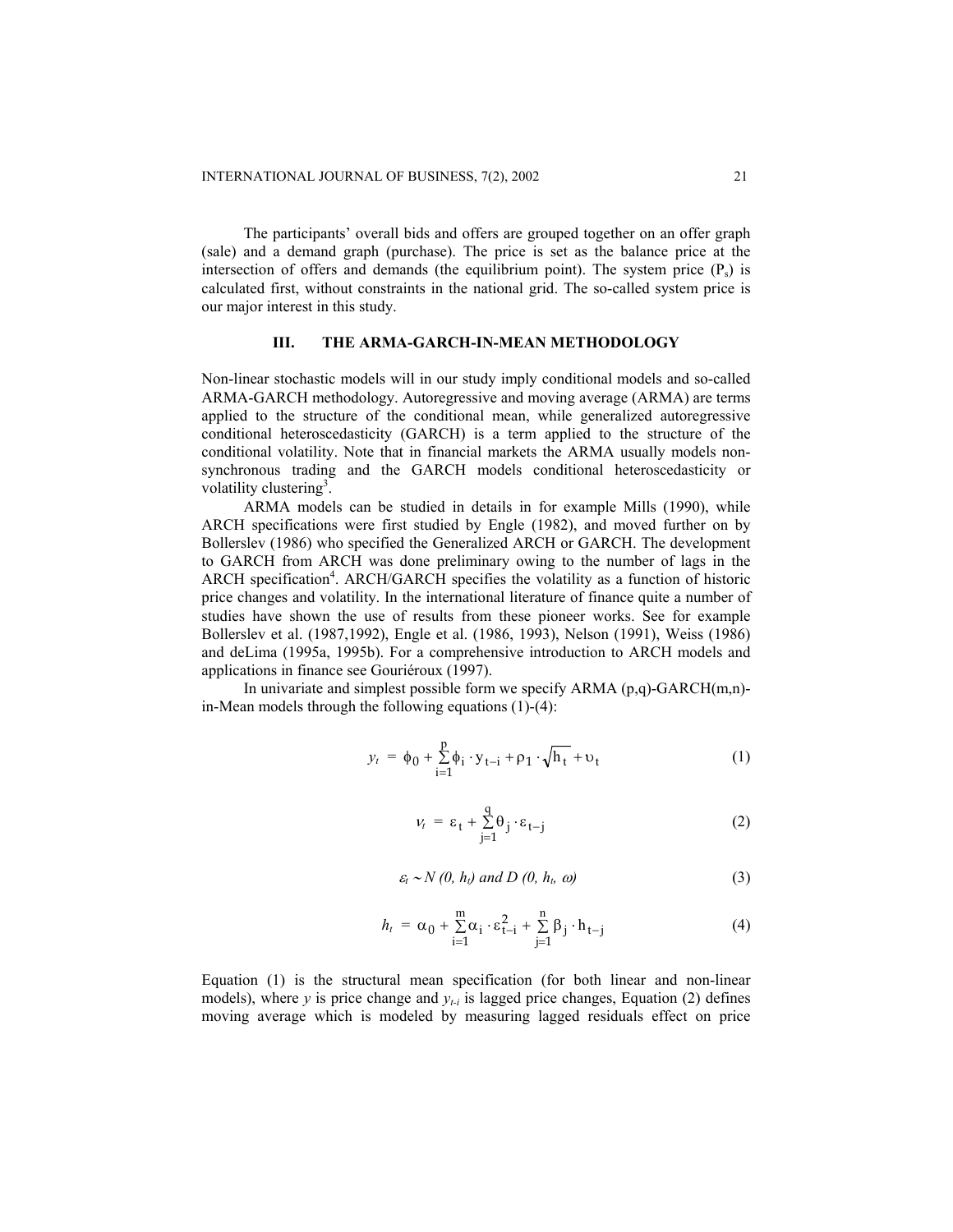changes, Equation (3) defines the distribution of the residuals  $(\varepsilon)$ ; that is a normal distribution  $N0$ ) or a student-t distribution  $D0$ ) with  $\omega$  degrees of freedom and Equation (4) specifies the structural form of the conditional volatility  $(h_t)$ .  $\phi$  is the vector for lagged price changes (the AR-process),  $\theta$  is the vector for lagged residuals (the MAprocess),  $\alpha_0$  is a parameter for the weight to the long-run average volatility,  $\alpha_i$  is the vector for the weights of the lagged and squared residuals  $\varepsilon_{t}^2$  (the ARCH-process) and  $\beta$  is the weights for the lagged conditional volatility  $h_{t-j}$  (the GARCH-process).

From these specifications we obtain three features for our models. Firstly, conditional homoscedasticity<sup>5</sup> for the residuals are explicitly modeled. Secondly, the important serial correlation in the mean is modeled. Thirdly, as ARMA-GARCH applies a maximum likelihood algorithm we are able to model the kurtosis and skew (leptokurtosis<sup>6</sup>) by applying student-t distributed likelihood functions<sup>7</sup> with the degree of freedom estimated by the model.

Ding et al. (1993) extends the symmetric GARCH model into asymmetric GARCH. Asymmetric GARCH (AGARCH) models the volatility as Equation (5):

$$
h_t = \alpha_0 + \sum_{i=1}^{\infty} \alpha_i \cdot (\mid \varepsilon_{t-i} \mid -\gamma_i \cdot \varepsilon_{t-i})^{\delta} + \sum_{j=1}^{\infty} \beta_j \cdot h_{t-j}
$$
 (5)

where  $\alpha_i$  is the vector for the weights of the lagged residuals  $\varepsilon^{\delta}$  (the ARCH-process). For the classical asymmetric model we define  $\delta=2$ , while in "power" AGARCH model we also estimate  $\delta$ . It is  $\gamma_i$  that measures asymmetry in the volatility. Especially one model has been applied many times in the international finance literature. The truncated GARCH (GJR) (Glosten et al, 1993) specifies the volatility as in Equations (6)-(7):

$$
\lambda_{it} = \gamma_i \quad \text{if and only if} \quad \varepsilon_{t-i} < 0 \tag{6}
$$

$$
h_t = \alpha_0 + \sum_{i=1}^{\infty} (\alpha_i + \lambda_{it}) \cdot \varepsilon_{t-i}^2 + \sum_{j=1}^{\infty} \beta_j \cdot h_{t-j}
$$
 (7)

If  $\lambda_t > 0$ , the GJR specification will generate higher values for  $h_t$  when  $\varepsilon_t < 0$  then when  $\varepsilon_t > 0$ ; otherwise equal in absolute size. The Exponential GARCH model (EGARCH) (Nelson, 1991) specifies the volatility by using the natural logarithm. The EGARCH model specifies the volatility as in Equations (8)-(9):

$$
\varepsilon_t \sim \sqrt{h_t} \cdot \upsilon_t \tag{8}
$$

$$
\ln h_t = \beta_0 + \sum_{j=1}^n \beta_j \cdot \ln h_{t-j} + \sum_{i=1}^n \gamma_i \cdot (\theta_0 \cdot \upsilon_{t-i} + \gamma_0 \cdot {\n \left\{ \nu_{t-i} \mid -E \mid \upsilon_t \mid \right\}})
$$
 (9)

Equation (8) shows the distribution of the residuals<sup>8</sup> and Equation (9) shows the structure in the conditional volatility.  $\theta_0$  in (8) defines the asymmetric volatility and  $\upsilon$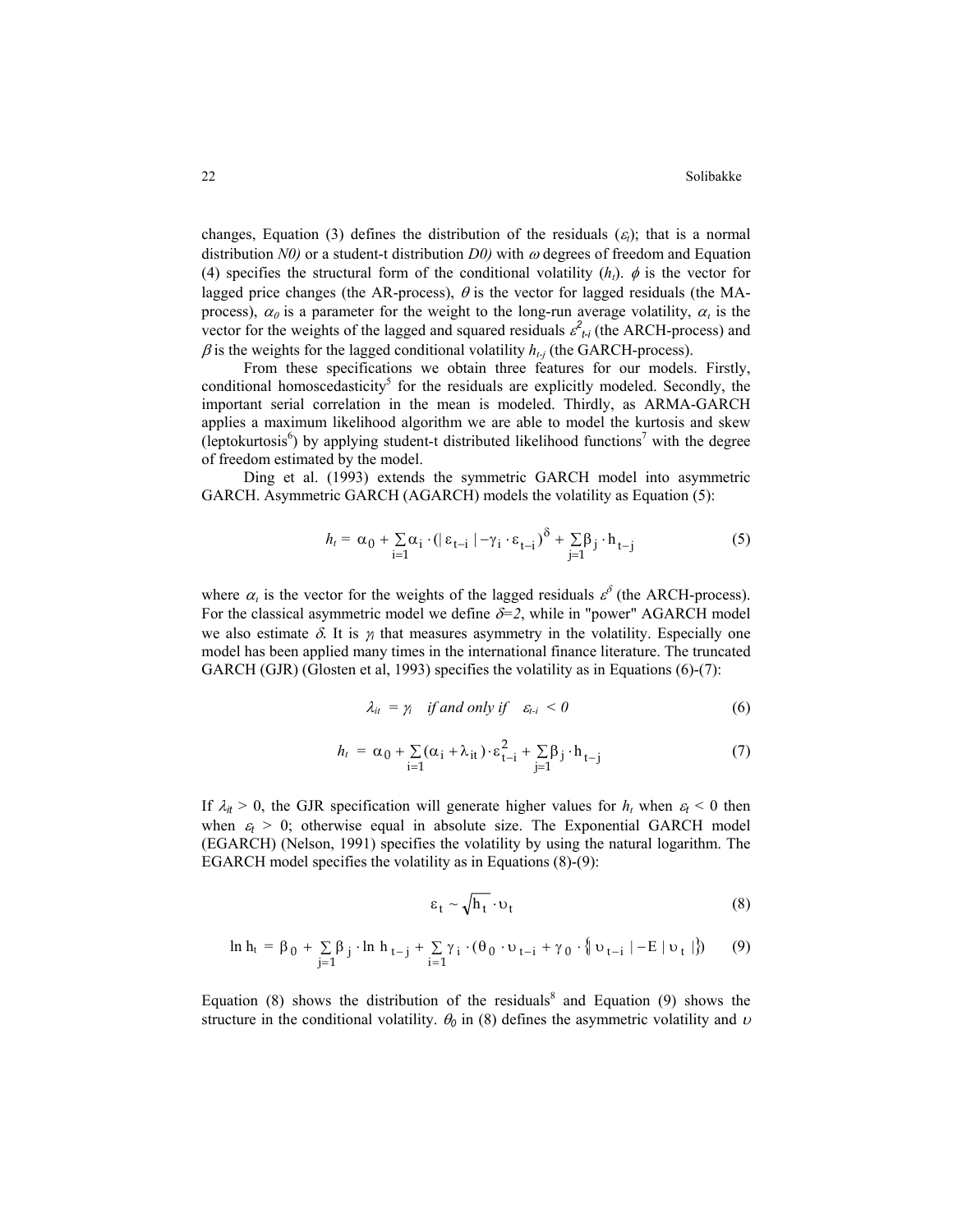measures the thickness of tails in the distribution. Note that for all the GARCH specifications we require that  $\sum \alpha_i + \sum \beta_i < 1$ , with the exception of EGARCH. 1 **j=1**  $\sum \alpha_i + \sum \beta_i$  $=1$  j= m i n  $i + \sum_{j=1}^{n} p_j$ 

EGARCH requires that  $\beta_j < 1$ .

M (aximum) L (ikelihood) estimates of the GARCH-in-Mean model can be obtained by maximising the likelihood function using the BHHH<sup>9</sup> algorithm. Note however, that the information matrix is no longer block diagonal, so that all the parameters must be estimated simultaneously. This requires an iterative solution technique $10$ , also known as non-linear optimisation.

# **IV. EMPIRICAL DATA AND ADJUSTMENT PROCEDURES**

The study uses daily price changes of the so-called system price in the Nordic spot market for electric power spanning the period from October 1992 to January 2000. The daily prices are the average prices for 24 hours system prices.

We adjust for systematic location and scale effects (Gallant, Rossi and Tauchen, 1992) in all time series. The log first difference of the price index is adjusted. Let  $\overline{\omega}$  denote the variable to be adjusted. Initially, the regression to the mean equation  $\overline{\omega} = x \cdot \beta + u$  is fitted, where *x* consists of calendar variables, which are most convenient for the time series and contain parameters for trends, week dummies, calendar-day separation variable, month and sub-periods. To the residuals,  $\hat{u}$ , the

variance equation model  $ln(\hat{u}^2) = x \cdot \gamma + \varepsilon$  is estimated. Next  $e^{x\cdot\hat{\gamma}}$  $\frac{\hat{u}}{u}$  is formed,

leaving a series with mean zero and (approximately) unit variance given *x*. Lastly, the series  $\hat{\omega} = a + b \cdot (\frac{u}{\sqrt{u}})$  $\hat{\omega} = a + b \cdot (\frac{\hat{u}}{\sqrt{e^{x\hat{\gamma}}}})$  is taken as the adjusted series, where *a* and *b* are chosen so

that  $\frac{1}{m} \cdot \sum \hat{\omega}_i = \frac{1}{m} \cdot \sum \omega$  $=1$   $1$   $i=$ T  $\sum_{i=1}^{\infty} \overline{\omega}_i$ T  $\frac{1}{T} \cdot \sum_{i=1}^{T} \hat{\varpi}_i = \frac{1}{T} \cdot \sum_{i=1}^{T} \varpi_i$  and  $\frac{1}{T-1} \cdot \sum_{i=1}^{T} (\hat{\varpi}_i - \overline{\varpi})^2 = \frac{1}{T-1} \cdot \sum_{i=1}^{T} (\hat{u}_i - \overline{u})^2$ 1  $1 - 1$   $i=1$ 2 1 1  $\frac{1}{T-1} \cdot \sum_{i=1}^{T} (\hat{\varpi}_i - \overline{\varpi})^2 = \frac{1}{T-1} \cdot \sum_{i=1}^{T} (\hat{u}_i - \overline{u})$  $\sum_{i=1}$ (u<sub>i</sub> T  $\frac{1}{-1} \cdot \sum_{i=1}^{\infty} (\hat{\varpi}_i - \overline{\varpi})^2 = \frac{1}{T-1} \cdot \sum_{i=1}^{\infty} (\hat{u}_i - \overline{u})^2$ . The purpose

of the final location and scale transformation is to aid interpretation. In particular, the unit of measurement of the adjusted series is the same as that of the original series. We report $1$ <sup>11</sup> the result of these raw data series adjustments in Table 1.

The adjustments are made for both the mean (column 2 and 3) and the volatility (column 4 and 5). The factors we adjust for are described in the lower part of Table 1. The results show clear price change patterns over the week and especially during the weekend. The price change is markedly positive on Mondays and strongly negative on Saturdays. This may be explained by highly electric power intensive industry production from Monday to Friday. We find no monthly patterns in the series. The volatility series show patterns for both days and months. As expected from the price change the volatility increases strongly Mondays and Saturdays. Moreover, the volatility is especially strong during the May-July period. Hence, production planning to obtain highest possible income will in this period probably be strongly appreciated.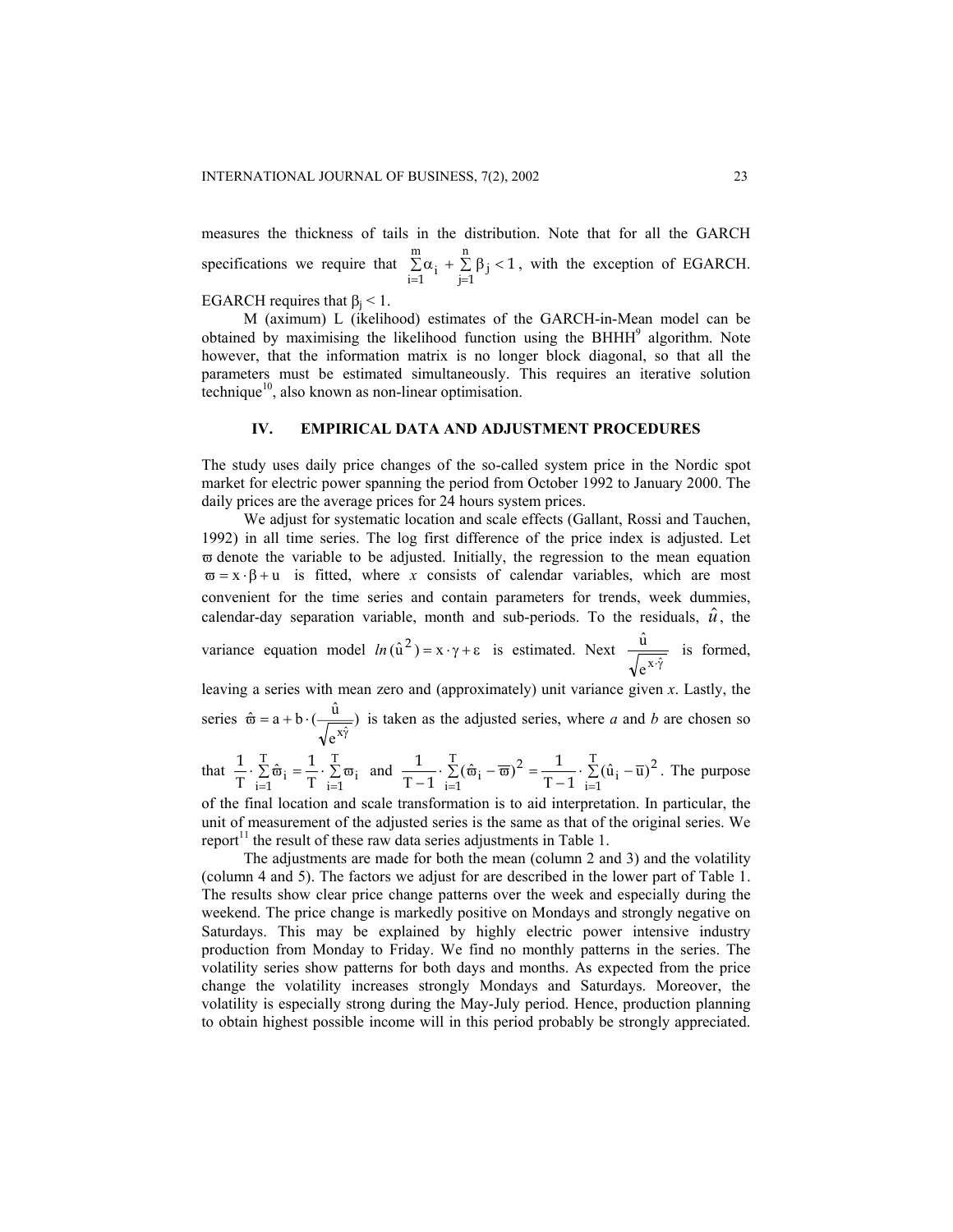Finally, we find a negative volatility trend. This may show sign of a market that matures. However, to obtain stationary series the trend is taken out of the series.

|                  | Raw Price Change |             | $Ln$ (residual <sup>2</sup> ) |             |
|------------------|------------------|-------------|-------------------------------|-------------|
|                  | Coefficient      | t-value     | Coefficient                   | t-value     |
| <b>INTR</b>      | $-0.6449$        | ${0.3447}$  | 2.0537                        | ${5.4978}$  |
| <b>MOND</b>      | 12.4631          | ${13.3225}$ | 2.0619                        | ${11.8131}$ |
| <b>TUES</b>      | 2.1781           | ${2.3286}$  | 0.7673                        | ${4.3963}$  |
| <b>THUR</b>      | $-0.3865$        | ${0.4132}$  | $-0.0189$                     | ${0.1080}$  |
| <b>FRID</b>      | $-1.9503$        | ${2.0848}$  | 0.2216                        | ${1.2696}$  |
| <b>SAT</b>       | $-8.0122$        | ${8.5589}$  | 1.6187                        | ${9.2674}$  |
| <b>SUN</b>       | $-2.7133$        | ${2.8984}$  | 0.3838                        | ${2.1976}$  |
| JAN 1            | 1.4734           | ${0.5694}$  | 0.2159                        | ${0.4470}$  |
| JAN 2            | $-0.5180$        | ${0.2002}$  | $-0.1728$                     | ${0.3577}$  |
| JAN 3            | 0.2211           | ${0.0854}$  | 0.1172                        | ${0.2425}$  |
| JAN 4            | 1.0791           | ${0.4550}$  | $-0.1839$                     | ${0.4153}$  |
| <b>FEBR</b>      | 0.1625           | ${0.0811}$  | $-0.4073$                     | ${1.0886}$  |
| <b>MAR</b>       | $-0.1886$        | ${0.0951}$  | $-0.2634$                     | ${0.7114}$  |
| <b>APR</b>       | $-0.2465$        | ${0.1239}$  | 0.3488                        | ${0.9390}$  |
| <b>MAY</b>       | $-0.6726$        | ${0.3433}$  | 1.1702                        | ${3.1993}$  |
| <b>JUN</b>       | 0.9972           | ${0.5080}$  | 0.8537                        | ${2.3296}$  |
| JUL              | $-0.5007$        | ${0.2558}$  | 0.9887                        | ${2.7066}$  |
| <b>AUG</b>       | 1.5847           | ${0.8097}$  | 0.4267                        | ${1.1683}$  |
| <b>SEPT</b>      | 1.2395           | ${0.6314}$  | 0.0408                        | ${0.1114}$  |
| OCT              | 1.0111           | ${0.5166}$  | $-0.0079$                     | ${0.0216}$  |
| <b>NOV</b>       | 0.8183           | ${0.4169}$  | $-0.6162$                     | ${1.6822}$  |
| DEC 1            | 0.7187           | ${0.2875}$  | $-0.2715$                     | ${0.5821}$  |
| DEC 2            | 0.6006           | ${0.2403}$  | $-0.1705$                     | ${0.3655}$  |
| DEC_4            | 0.0560           | ${0.0243}$  | $-0.3413$                     | ${0.7937}$  |
| <b>TRD</b>       |                  |             | $-2.1468$                     | ${3.2915}$  |
| TRD <sub>2</sub> |                  | ----        | 1.1500                        | ${1.8207}$  |

**Table 1**  Data adjustment coefficients for system price changes

Intr=Constant; Mond=Monday; Tues=Tuesday; Thur=Thursday; Fri=Friday; Sat=Saturday; Sun=Sunday; Jan\_1=01-07 January; Jan\_2=08-15 January; Jan\_3=16-23 January; Jan\_4=24-31 January; Febr=February; Mar=March; Apr=April; May=May; Jun=June; Jul=July; Aug=August; Sept=September; Oct=October; Nov=November; Dec\_1=01-07 December; Dec\_2=08-15 December; Dec\_4=24-31 December; Trd=Trend; Trd2=Squared Trend.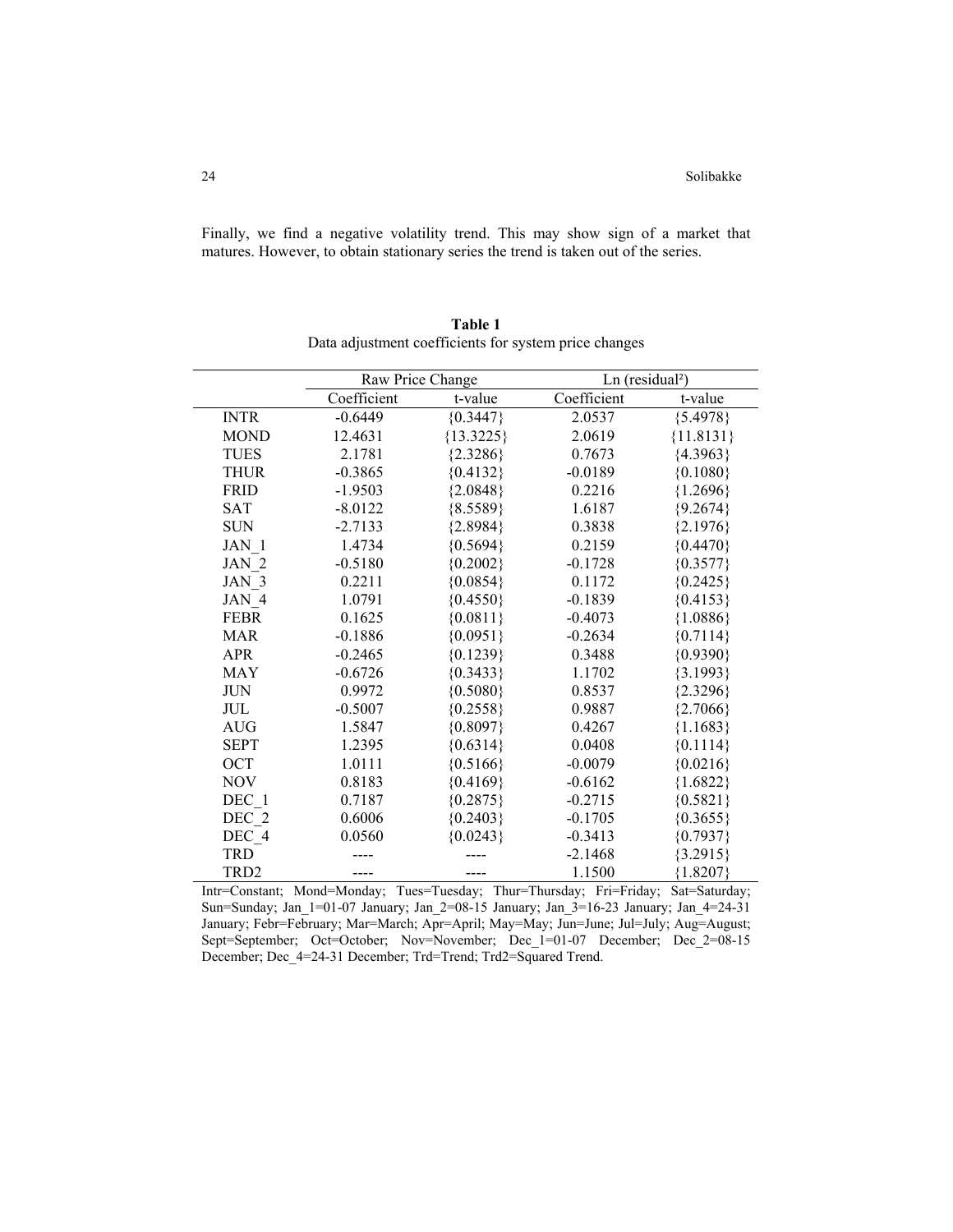The characteristics of the change in the so-called system price as a raw series and as an adjusted series are reported in Table 2. The following immediate observations can be extracted from Table 2. The mean and standard deviation are equal as advocated. The mean is positive but close to zero. The standard deviation seems high relative to other raw material markets. The numbers for daily maximum and minimum are moved in the negative direction. The distance between maximum and minimum shows a small increase from the raw to the adjusted series. The kurtosis has increased and the skewness has become more negative from the raw to adjusted series. Hence, the adjusted series is far from normally distributed which is confirmed by the Kolmogorov-Smirnov Z-test statistic<sup>12</sup> (K-S Z-test). The adjusted series show a strong decline in autocorrelation in both ordinary (Q (6)) and squared series  $(Q^2(6))^{13}$ , but both are still clearly significant. The ARCH (12) test statistic (Engle, 1982) suggests conditional heteroscedasticity and the RESET (12; 6) (Ramsey, 1969) suggests non-linearity in the mean in both series. Finally, the BDS test statistic (Brock and Deckert, 1988 and Scheinkman, 1990) suggests general non-linear dependence in both series. We report the system price and the raw and adjusted change in the system price in Figure 2 and 3, respectively.

**Table 2** Raw and adjusted system price characteristics

|        |                 | Mean/ Maximum/ Kurtosis/                       |         | O(6)     | K-S                   | ARCH                                         | <b>RESET</b>                                               | <b>BDS</b>              |
|--------|-----------------|------------------------------------------------|---------|----------|-----------------------|----------------------------------------------|------------------------------------------------------------|-------------------------|
|        |                 | Std. Dev. Minimum                              | Skew    | $Q^2(6)$ | Z-test                | (12)                                         | (12; 6)                                                    | $m=2$ ; $\varepsilon=1$ |
| Raw    | 0.0275          | 250.402 101.902 350.994 9.7668 883.381 219.343 |         |          |                       |                                              |                                                            | 19.0783                 |
| Series | 14.410          | -283.685                                       |         |          |                       | $-0.7052$ 868.940 {0.0000} {0.0000} {0.0000} |                                                            | $\{0.0000\}$            |
|        |                 | Adjusted 0.0275 186.089                        | 184.454 |          | 96.423 7.1639 212.639 |                                              | 113.973                                                    | 17.4056                 |
|        | Series $14.410$ | -376.018 -5.7833                               |         |          |                       |                                              | 99.106 $\{0.0000\}$ $\{0.0000\}$ $\{0.0000\}$ $\{0.0000\}$ |                         |

Skew is a measure of heavy tails and asymmetry of a distribution (normal) and kurtosis is measure of too many observations around the mean for a distribution (normal). K-S Z-test: Used to test the hypothesis that a sample comes from a normal distribution. The value of the Kolmogorov-Smirnov Z-test is based on the largest absolute difference between the observed and the theoretical cumulative distributions. Q (6) and  $Q^2$  (6) is a test of serial correlation up to lag 6 for ordinary and squared series, respectively. ARCH (6) is a test for conditional heteroscedasticity in returns. Low {·} indicates significant values. We employ the OLSregression  $y^2 = a_0 + a_1 y_{t-1}^2 + \ldots + a_{12} y_{t-12}^2$ . T·R<sup>2</sup> is <sup>2</sup> distributed with 12 degrees of freedom. T is the number of observations, *y* is returns and  $R^2$  is the explained over total variation.  $a_0, a_1 \dots a_{12}$ are parameters. RESET (12,6): A sensitivity test for mainly linearity in the mean equation. 12 is number of lags and 6 is the number of moments that is chosen in our implementation of the test statistic. T·R<sup>2</sup> is  $\chi^2$  distributed with 12 degrees of freedom. BDS (m=2,  $\varepsilon$ =1): A test statistic for general non-linearity in a time series. The test statistic BDS =  $T^{1/2}$  [C<sub>m</sub> (σ·ε)- C<sub>1</sub>(σ·ε)<sup>m</sup>], where *C* is based on the correlation-integral, m is the dimension and  $\varepsilon$  is the number of standard deviations. Under the null hypothesis of identically and independently distributed (i.i.d.) series, the BDS-test statistic is asymptotic normally distributed with a zero mean and with a known but complicated variance.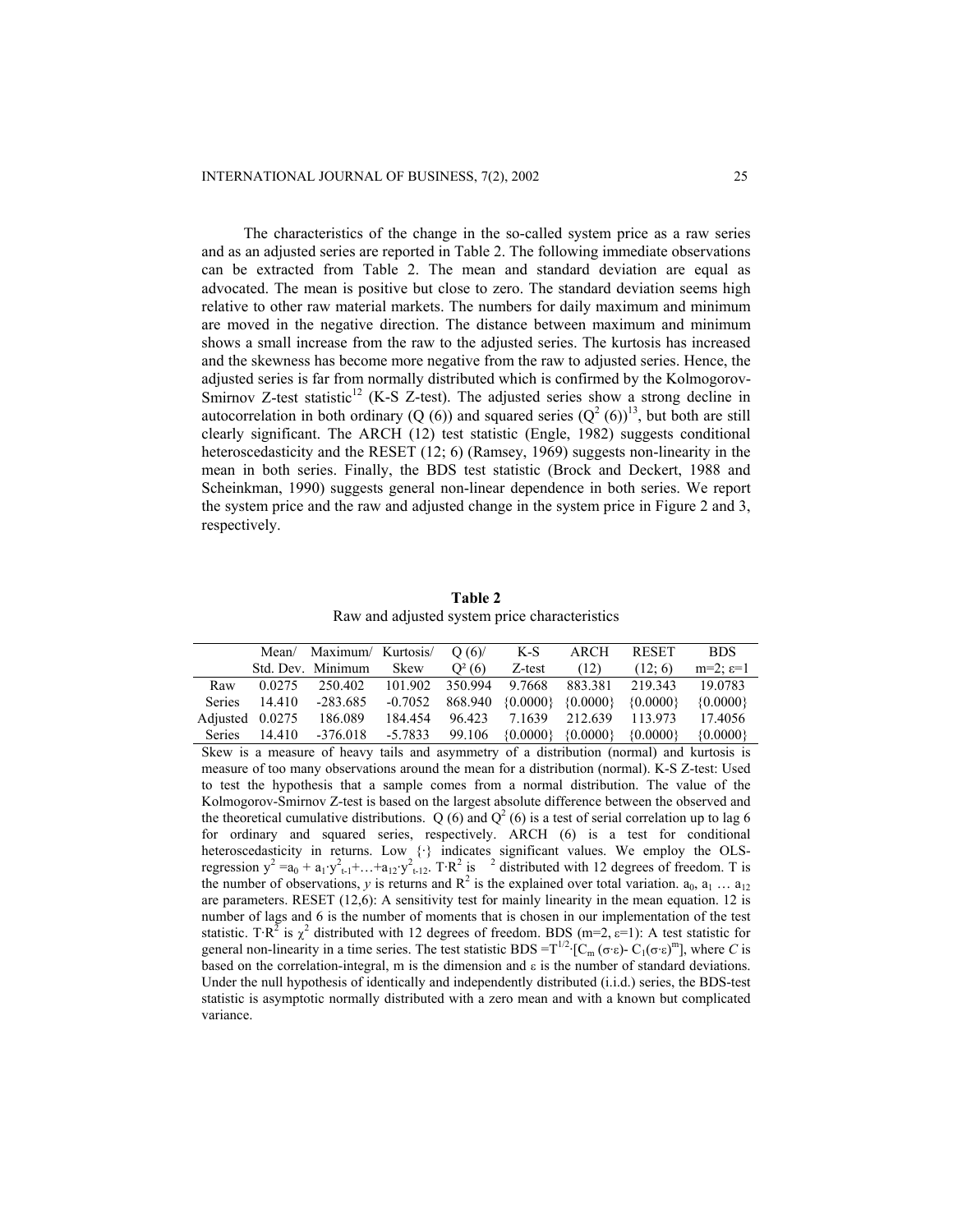26 Solibakke



**Figure 2**  System price Nordic electric power market

**Figure 3**  Raw and adjusted system price changes

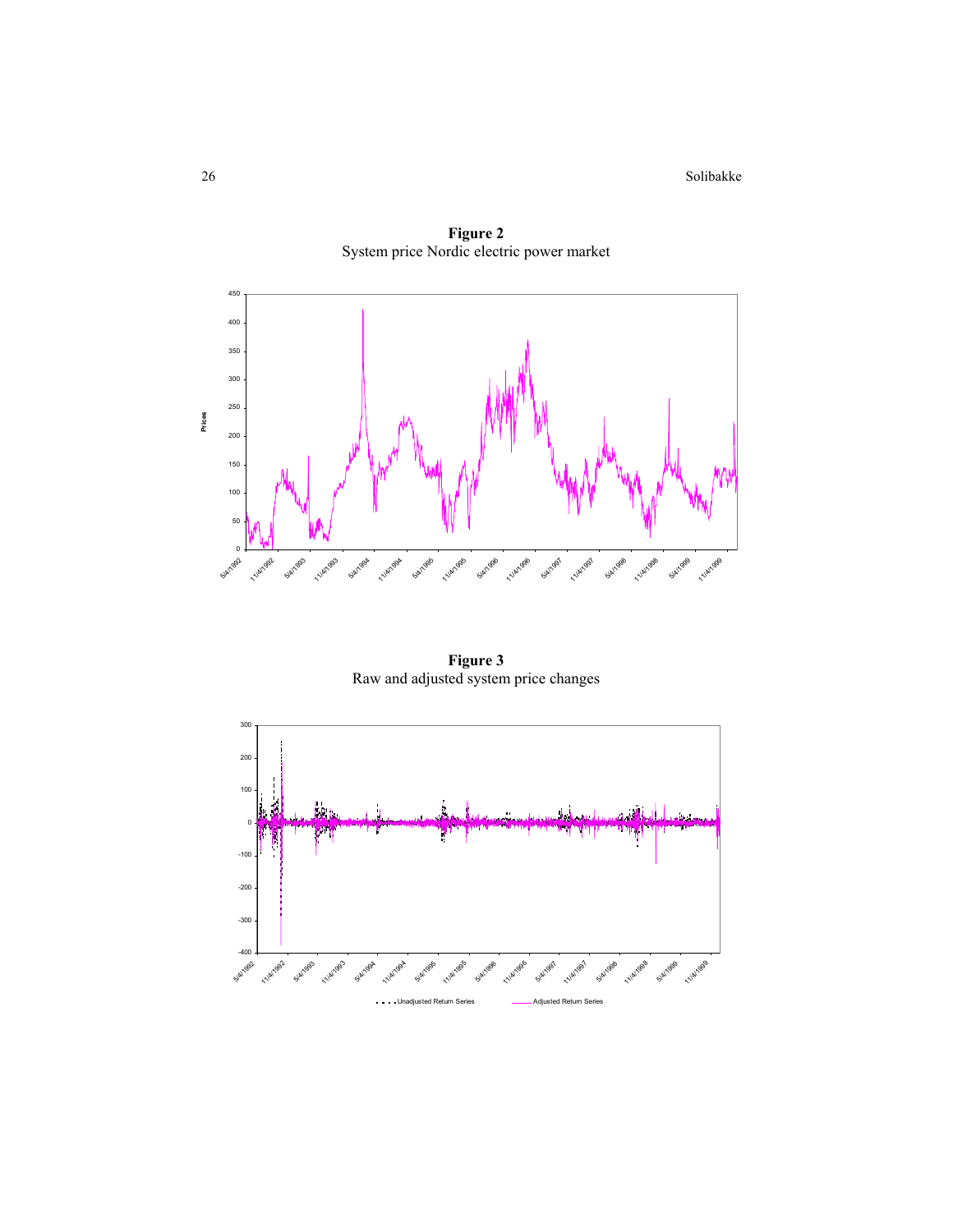### **V. EMPIRICAL RESULTS**

Maximum likelihood estimates<sup>14</sup> of the parameters for the ARMA-GARCH lag specifications on the adjusted time series are reported in Table 3. The GJR and AGARCH show a non-significant drift  $(\alpha_0)$  coefficient, while the EXP specification shows significant positive drift. The BIC (Schwarz, 1978) preferred ARMA lag specification defines a serial correlation mean structure. All lags are significant and suggest dependence in price changes up to 14 days. We find that especially lag 1, 7 and 14 show strong positive autocorrelation<sup>15</sup>. We may therefore pertain that the applied adjustments described in Section 4 may therefore not fully adjust for all mean dependence. However, in contrast to financial markets serial correlation, which may stem from non-synchronous trading, the electric power market serial correlation may stem from a regular consumption pattern during days of the week, which is fully absorbed by the market participants. Finally, the in-Mean parameter  $\rho$  seems redundant for all three specifications. Hence, the volatility does not suggest mean directions over time suggesting a rejection of the mean-variance total risk model.

| ARMA $(p, q)$ -GARCH $(m, n)$ -in-mean model for the system price |    |                     |                |          |             |             |  |  |  |
|-------------------------------------------------------------------|----|---------------------|----------------|----------|-------------|-------------|--|--|--|
| Mean Equation                                                     |    |                     |                |          |             |             |  |  |  |
| $\Phi_0$                                                          | Φ, | $\Phi$ <sub>4</sub> | $\Phi_{\rm S}$ | $\Phi_6$ | $\Phi_{12}$ | $\Phi_{14}$ |  |  |  |

**Table 3**

|               |                            |                |              | www.com            |                     |              |                       |                |
|---------------|----------------------------|----------------|--------------|--------------------|---------------------|--------------|-----------------------|----------------|
|               | $\Phi_0$                   | $\Phi_1$       | $\Phi_4$     | $\Phi_{5}$         | $\Phi_6$            | $\Phi_{12}$  | $\Phi_{14}$           | $\rho_1$       |
| <b>GJR</b>    | 0.13253                    | 0.10490        | $-0.04811$   | $-0.05728$         | 0.16393             | $-0.03353$   | 0.10020               | 0.06593        |
|               | ${0.9758}$                 | ${5.3808}$     | $-$ {2.7218} | $-3.2435$          | ${9.2663}$          | $-$ {2.2127} | ${6.6694}$ ${1.2423}$ |                |
| <b>EXP</b>    | 0.25696                    | 0.13177        | $-0.04858$   | $-0.05770$         | 0.16470             | $-0.04642$   | 0.09447               | 0.00000        |
|               | ${2.2531}$                 | ${7.8010}$     | $-3.0202$    | $-3.7611$          | ${11.4379}$         | $-3.5824$    | ${7.5703}$ {0.0000}   |                |
| <b>AGARCH</b> | 0.13253                    | 0.10490        | $-0.04811$   | $-0.05728$         | 0.16393             | $-0.03353$   | 0.10020               | 0.07297        |
|               | ${0.9814}$                 | ${5.3878}$     | $-$ {2.7215} | $-3.2654$          | ${9.3959}$          | $-$ {2.2135} | ${6.6949}$ ${1.2445}$ |                |
|               | <b>Volatility Equation</b> |                |              |                    |                     |              |                       | Log-likelihood |
|               | a <sub>0</sub>             | $a_1/\gamma_0$ | $b_1$        | $\Sigma(a_1, b_1)$ | $\gamma_1/\theta_0$ | $\upsilon$   | Function              |                |
| <b>GJR</b>    | 9.02388                    | 0.27379        | 0.68181      | 0.95560            | 0.08070             | 4.04690      | $-9960.14$            |                |
|               | ${5.4236}$                 | ${7.5768}$     | ${19.4217}$  |                    | ${1.6276}$          | ${12.0947}$  |                       |                |
| <b>EXP</b>    | 0.30379                    | 0.41238        | 0.93189      | 0.93189            | $-0.02610$          | 1.05610      | $-9990.77$            |                |
|               | ${5.5798}$                 | ${14.2270}$    | ${77.2670}$  |                    | $-{1.3827}$         | ${52.9125}$  |                       |                |
| <b>AGARCH</b> | 9.02384                    | 0.27379        | 0.68181      | 0.95560            | $-0.46044$          | 4.04693      | $-9960.14$            |                |
|               | ${8.0366}$                 | ${7.7582}$     | ${25.6240}$  |                    | $-$ {0.7792}        | ${12.4213}$  |                       |                |

The estimated conditional variance coefficients are all strongly significant. Conditional homoscedasticity and constant volatility is therefore strongly rejected for the time series. The  $\alpha_1$  parameter reports the shock effects from the previous period and the  $b_l$  parameter reports autocorrelation in the conditional volatility. All three models report strong and highly significant influence from passed shocks (ARCH-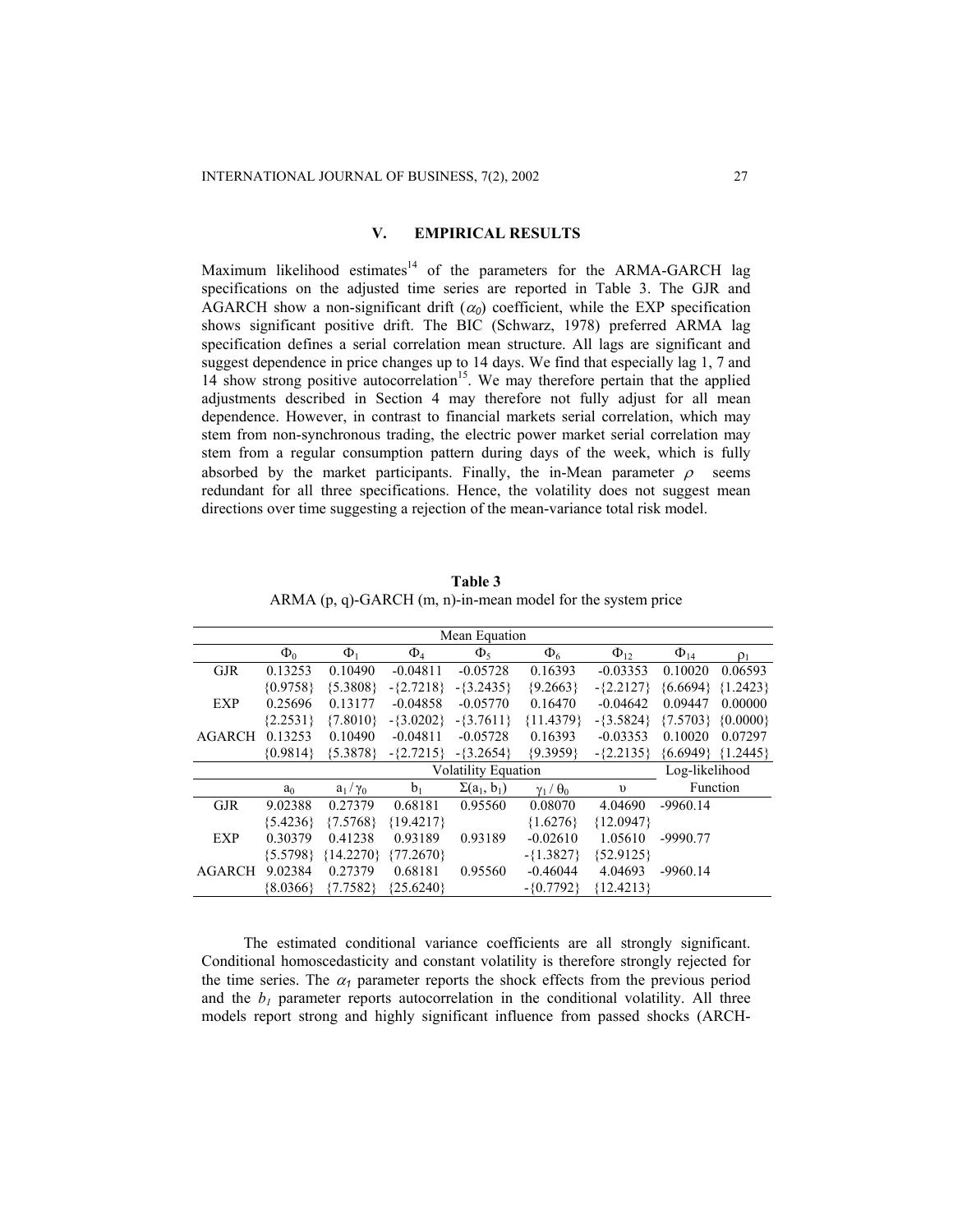effects). In contrast, the past volatility (GARCH-effects) is rather low, which most likely, stems from high past shock effects suggesting that it moves around randomly. We find insignificant asymmetric volatility coefficient (<sup>γ</sup>*I*) for all specifications in the spot market suggesting equal reaction patterns to positive and negative shocks. Finally, the degree of freedom coefficient  $(v)$  reports the thickness of the return distribution tails. All the coefficients are strongly significant. Our result indicates "long tails" in the distribution, which suggests some extreme price movements in the series. Table 3 reports the log-likelihood function values for all three models. It seems like the function values report preference for the GJR and AGARCH versions of the ARMA-GARCH lag specification models. Applying a likelihood ratio test, we find that the GJR and AGARCH versions report significant improvements from the exponential- $GARCH \ model<sup>16</sup>.$ 

To investigate for ARMA-GARCH model misspecification we employ several elaborate test statistics. As a first specification test of the model, we calculate the sixth order Ljung and Box (1978) statistic for the standardised residuals (Q) and squared standardised residuals  $(Q^2)$  in Table 4. We find no significant evidence of serial correlation in the residuals  $(Q(6))$  and squared residuals up to lag 6  $(Q^2(6))$ . The numbers for kurtosis and skews for the standardised residuals are lower in absolute value for all models. The result suggests more normal residuals. The ARCH (12) test statistic rejects conditional heteroscedasticity and the RESET (12; 6) test statistic rejects non-linearity in the mean. The BDS test statistic for standardised residuals cannot reject i.i.d. from the ARMA-GARCH model at any dimension. Finally, the joint bias test (Engle and Ng, 1993) reports no significant biases in standardised residuals. Hence, all our ARMA-GARCH specifications survive the specification tests and we cannot report model misspecification. All three models are therefore candidates for the changing volatility model employed for the electric power market and the so-called system price.

| Model-specifications:       |            |            |         |            |               |            |  |  |  |
|-----------------------------|------------|------------|---------|------------|---------------|------------|--|--|--|
|                             | <b>GJR</b> |            | EXP     |            | <b>AGARCH</b> |            |  |  |  |
| Q(6)                        | 4.6550     | ${0.5890}$ | 2.3190  | ${0.8880}$ | 2.8970        | ${0.8220}$ |  |  |  |
| $Q^2(6)$                    | 1.1320     | ${0.9800}$ | 0.6670  | ${0.9950}$ | 0.9060        | ${0.9890}$ |  |  |  |
| K-S Z-test                  | 3.6224     | ${0.0000}$ | 3.5662  | ${0.0000}$ | 3.5954        | ${0.0000}$ |  |  |  |
| ARCH(12)                    | 2.1639     | ${0.9991}$ | 1.0095  | ${1.0000}$ | 1.7895        | ${0.9997}$ |  |  |  |
| Reset $(6; 12)$             | 16.6178    | ${0.1645}$ | 16.3140 | ${0.1773}$ | 16.7083       | ${0.1609}$ |  |  |  |
| BDS $(m=2, \varepsilon=1)$  | 1.0657     | ${0.2261}$ | 1.8853  | ${0.0675}$ | 1.3706        | ${0.1560}$ |  |  |  |
| BDS (m=3, $\varepsilon$ =1) | 0.6983     | ${0.3126}$ | 1.3058  | ${0.1701}$ | 0.7626        | ${0.2983}$ |  |  |  |
| BDS $(m=4, \varepsilon=1)$  | 0.4548     | ${0.3597}$ | 0.9356  | ${0.2575}$ | 0.3762        | ${0.3717}$ |  |  |  |
| Joint BIAS-test             | 8.4251     | ${0.0380}$ | 7.5153  | ${0.0572}$ | 8.5513        | ${0.0359}$ |  |  |  |

**Table 4**  Advanced specification tests\*

\*See Table 2 for a description of the specification test statistics. The joint BIAS-test statistic tests the relation  $\varepsilon_1^2 = a + a_1 S_{t-1} + a_2 \varepsilon_{t-1}^2 S_{t-1} + a_3 \varepsilon_{t-1}^2 (1 - S_{t-1})$ . The statistic tests whether all the aparameters are significantly different from zero. TR<sup>2</sup> is  $\chi^2$  distributed with 3 degrees of freedom.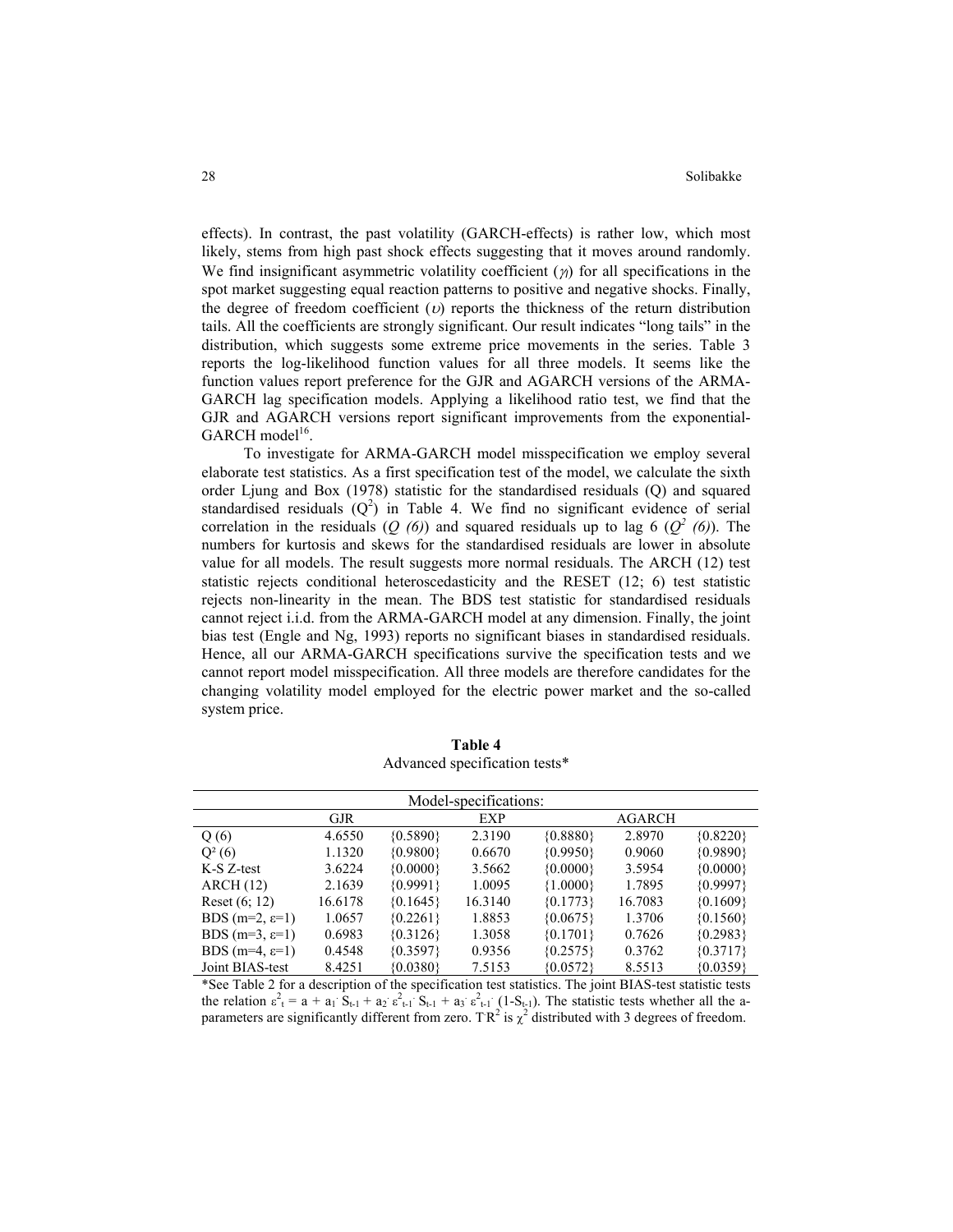#### **VI. ELECTRIC POWER MARKET FINDINGS**

The specification test statistics show that the ARMA-GARCH-in-Mean models are appropriate models for mean-variance analyses in the Nordic electric power market. Consequently, the mean and volatility characteristics in the electric spot market may therefore be applied and integrated with other financial markets. Covariance and relevant risk measures may therefore be of outmost interest for international investors<sup>17</sup>. The electric power market may therefore contain interesting investment instruments for investors seeking mean-variance optimal tangency portfolios. Moreover, as the in-Mean parameter seems redundant a total (residual) risk model is rejected.

The consumption pattern in the mean process may signal predictability in the mean process. As especially lag 1, 7 and 14 show strong positive serial correlation this information shows clear price change patterns over a weekly interval. Especially Mondays and Tuesdays report an upward adjustment while Saturday and Sunday report a downward adjustment. These adjustments are obviously based on consumption patterns in corporate Norway. Consequently, we may suggest a predictability of price changes during a weekly interval for the system price.

Mean reversion and volatility clustering suggest a volatility moving around randomly, but over time it tends to get pulled back toward some long-run average level. The weights in the GARCH (1,1) lag specification must sum to unity. Consequently,

the long-term variance rate is  $1 - 01$  $\boldsymbol{0}$  $1 - a_1 - b$  $\frac{a_0}{-a_1 - b_1} = \frac{9.0238881}{1 - 0.273789 - 0.681811} = 203.240563$ 

the GJR models is  $203.240563 + 0.9556^{10} \cdot (100 - 203.240563) = 137.684664$ . The for the GJR model and 203.225953 for the AGARCH model, or 14.2562% and 14.2557% per day, respectively. Figure 4 shows the way the volatility for the System Price has changed over the period covered by the data. Most of the time the volatility was between 5 and 15% per day, but volatilities over 25% were experienced during some periods. If we assume that the current variance rate is 100% per day, corresponding to a volatility of 10% per day, the expected variance rate in 10 days for expected volatility per day is therefore 11.734%. However, the expected volatility in 100 days is 14.218% per day, very close to the long-term volatility. We can now use the GARCH model to estimate a volatility term structure. Table 5 shows the System Price volatility term structure per annum predicted from  $GARCH(1,1)$  models<sup>18</sup> from low and high current volatility for GJR and AGARCH models, respectively. Moreover, based on the volatility term structure analyses we can calculate impact of volatility changes on options of varying maturities.

The persistence in the volatility process can be calculated by the half-life of a shock to the process, that is, the time it takes for half of the shock to have dissipated. The GJR and the AGARCH models can calculate this persistence. Some algebra shows that the half-life in trading days for portfolio *i* may be calculated as<sup>19</sup> Half-life<sub>i</sub> =  $ln(0.5)$  /  $ln(a_{i,l} + b_{i,l})$  and for calendar days as  $(252$  Half-life<sub>i</sub> ) / 365 =  $ln(0.5)$  /  $ln(a_{i,l} + b_{i,l})$ . Hence, Half-life<sub>i</sub> = (ln(0.5) / ln( $a_{i,l} + b_{i,l}$ )) (365/252). The persistence is approximately 15 trading days for both the GJR and AGARCH models. The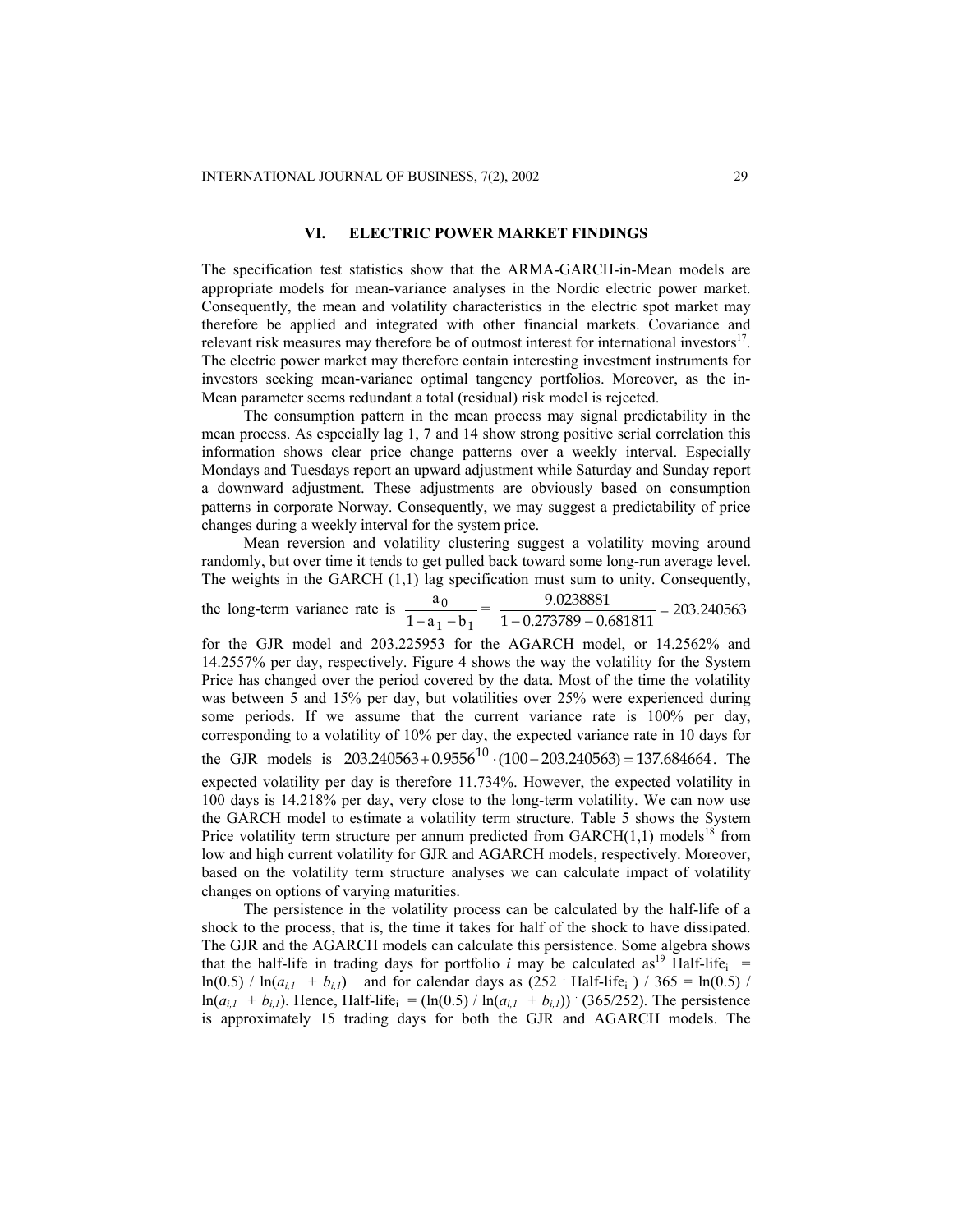information regarding both the shock- and persistence-effects may be useful for investors building volatility strategies in an option market for electric power. Moreover, investors should be aware of the increased volatilities following shocks in the market.



**Figure 4**  Daily volatility of the system price changes

**Table 5** System price volatility term structure predicted from GARCH (1, 1)

| Option life (Days) |                                    |      | 10      | 30              | 50              | 100     | 500     |
|--------------------|------------------------------------|------|---------|-----------------|-----------------|---------|---------|
|                    | Option Volatility per annum $(\%)$ |      |         |                 |                 |         |         |
| Model              | <b>GJR</b>                         | Low  | 186.270 | 211.082         | 220.297 225.698 |         | 226.311 |
|                    |                                    | High | 258.263 | 239.707         | 231.805         | 226.884 | 266.311 |
|                    | AGARC                              | Low  |         | 187.612 212.469 | 221.161 225.853 |         | 266 303 |
|                    | H                                  |      |         |                 |                 |         |         |
|                    |                                    | High | 257.346 | 238.545 231.019 |                 | 226.727 | 266.303 |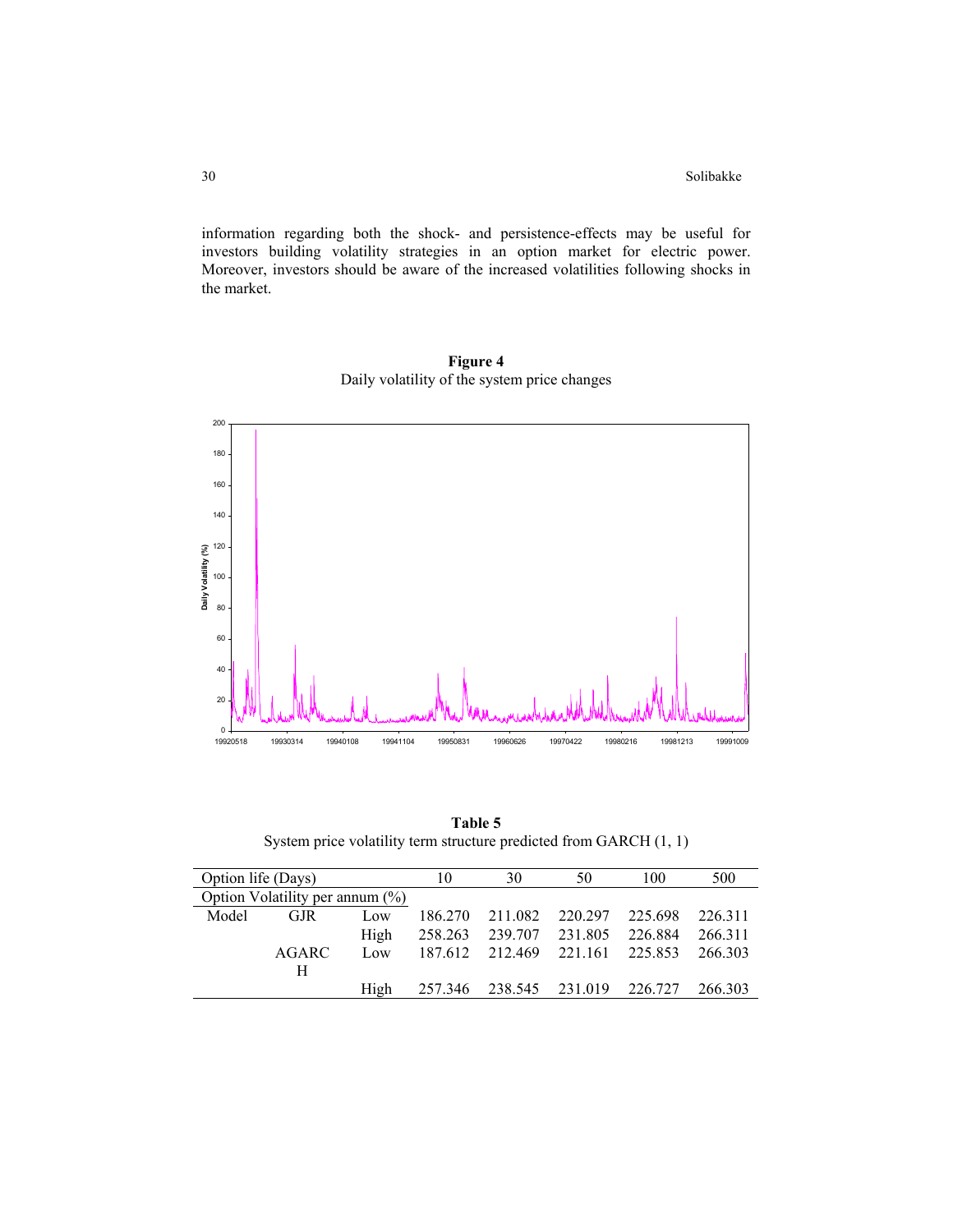The average and standard deviation for the conditional variance process per day is 216.6 and 1392.4, respectively. The high Variance-Mean Ratio of 6.43 suggests major challenges in purchase/sales decisions for spot electric power for especially high volatility regime periods. Hence, production companies may have strong incentives for advanced risk management and optimal production planning tools.

For every model that is developed to track variances there is a corresponding model that can be developed to track covariances. The univariate GARCH procedure can therefore, be used to update the complete variance-covariance matrix (multivariate GARCH) used in value at risk calculations.

The system price seems to follow a process similar to comparable financial markets like for example the equity market in London and energy market at New York Mercantile Exchange. However, while the volatility clustering is comparable, the serial correlation in the mean seems to suggest predictable consumption pattern not found in other equity and energy markets. A major puzzle in our investigation is the high daily volatility (12-15%), which is considerably lower in equity and other energy markets. As the system price is an equilibrium price between an inelastic demand curve and an inelastic supply curve at low and high quantities and an elastic supply curve at intermediate quantities, the high volatility is explainable from high and low price regime periods $2<sup>0</sup>$ . Hence, we may find periods of low volatility and periods with very high volatility. During the summer months where the prices are low, the relative changes are large, which turn out to be very high volatility periods. During cold winter periods where prices are high, the absolute changes are high but the relative changes are smaller relative to changes in low price level periods implying high volatility period but clearly lower than the summer months due to higher levels (Jensen's inequality). Hence, to reduce spot market volatility (assumed desirable) in-line with other equity and energy markets, it will be important to find better matches between supply and demand during especially low price level regimes. As the demand curve is inelastic and consumption level dependent on temperature and industry production, to obtain a lower volatility in the electric power market in line with other financial markets, a more elastic supply curve should be induced from market participants during especially low price level regimes. Moreover, possibly surprising, is the fact that from empirical data we find low to no volatility increases at high price levels. May we have exaggerated the problems of capacity on the supply side of the electric power market? From this discussion we may induce the following price–quantity relationship illustrated in Figure 5, in the spot electric power market.

The demand curves become more inelastic as the price level decreases and more elastic as the price level increases. The demand curves may show shifts to left and right as temperature and industry production changes. Hence, we show seven demand curves in Figure 5. In contrast to the demand curve, the supply curve will show lower degrees of shift. Any shifts may be caused by accidents or maintenance at especially nuclear power stations. However, this is not shown in Figure 5. Below a certain price level the supply becomes strongly inelastic. The production and production planning at these price levels seem to produce small production planning changes. Hence, small changes in demand may show very high price changes<sup>21</sup>. Surprisingly, the same features are not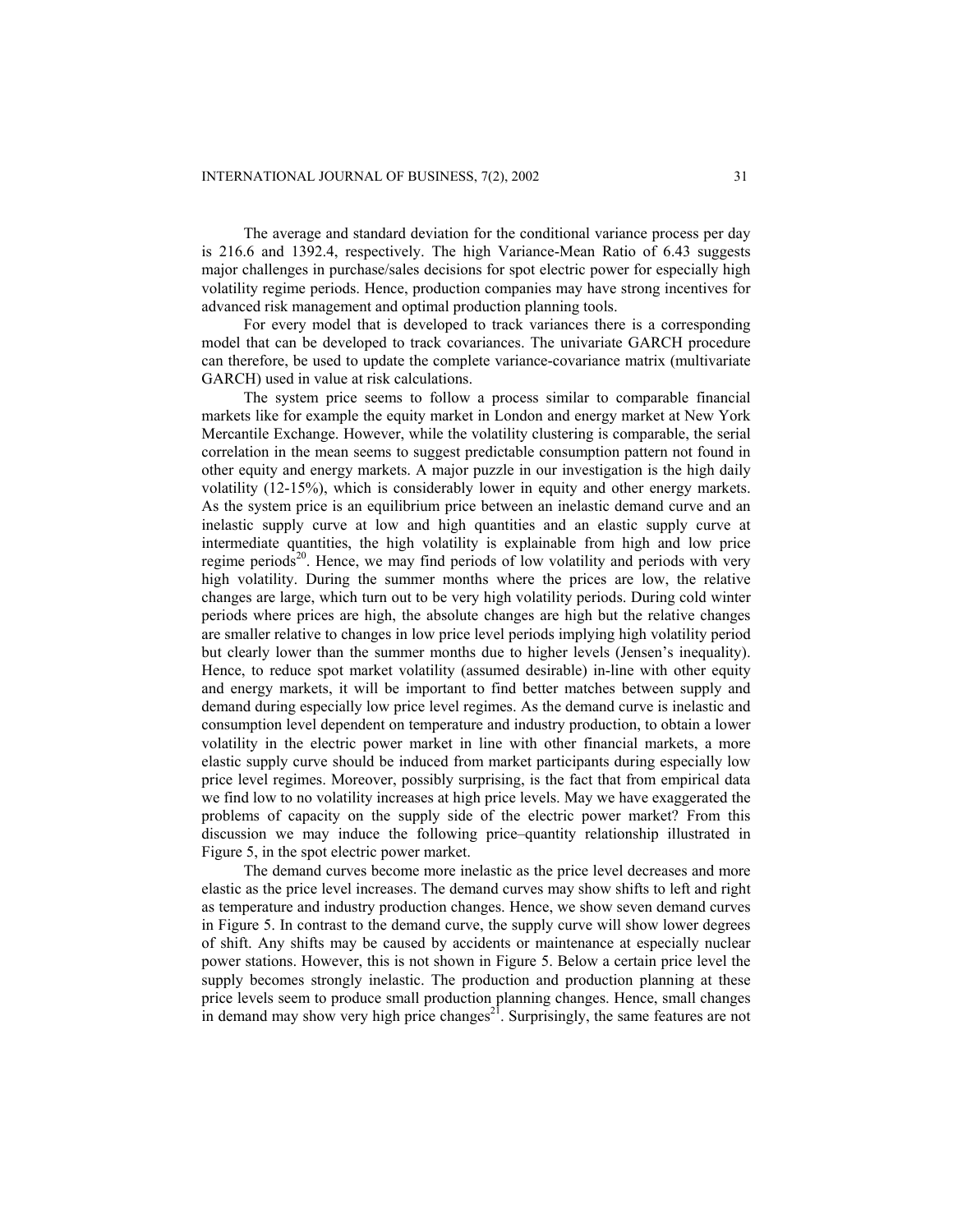empirically found in our series. However, the high price regimes are rare and therefore present in the market but not empirically found. When demand and supply crosses at high price levels the supply curves reach their capacity level and become inelastic while demand becomes elastic. Hence, the situation may occur for short time periods but will probably not last for long time periods. This may explain our low volatility findings in high price regimes.

# **Figure 5**

Supply and shifting demand curves in the Nordic electric power market





# **VII. SUMMARIES AND CONCLUSIONS**

We have modelled and estimated an ARMA-GARCH-in-Mean lag specification for the conditional mean and volatility for the spot Nordic electric power market for the period October 1992 to January 2000. The time series are adjusted for systematic season, trend and scale effects and all the estimated ARMA-GARCH specifications are BIC preferred. Our model captures the serial correlation structure (consumption patterns) in the return series, the effect of "thick distribution tails" (leptokurtosis) and residual risk in the conditional mean. The conditional variance equation captures shocks, serial correlation, persistence, and asymmetric volatility and mean reversion to a long run average volatility. The specification test statistics cannot reject our BIC preferred ARMA-GARCH-in-Mean lag specification models. Hence, the residuals report no serial correlation, conditional homoscedasticity and no data dependence.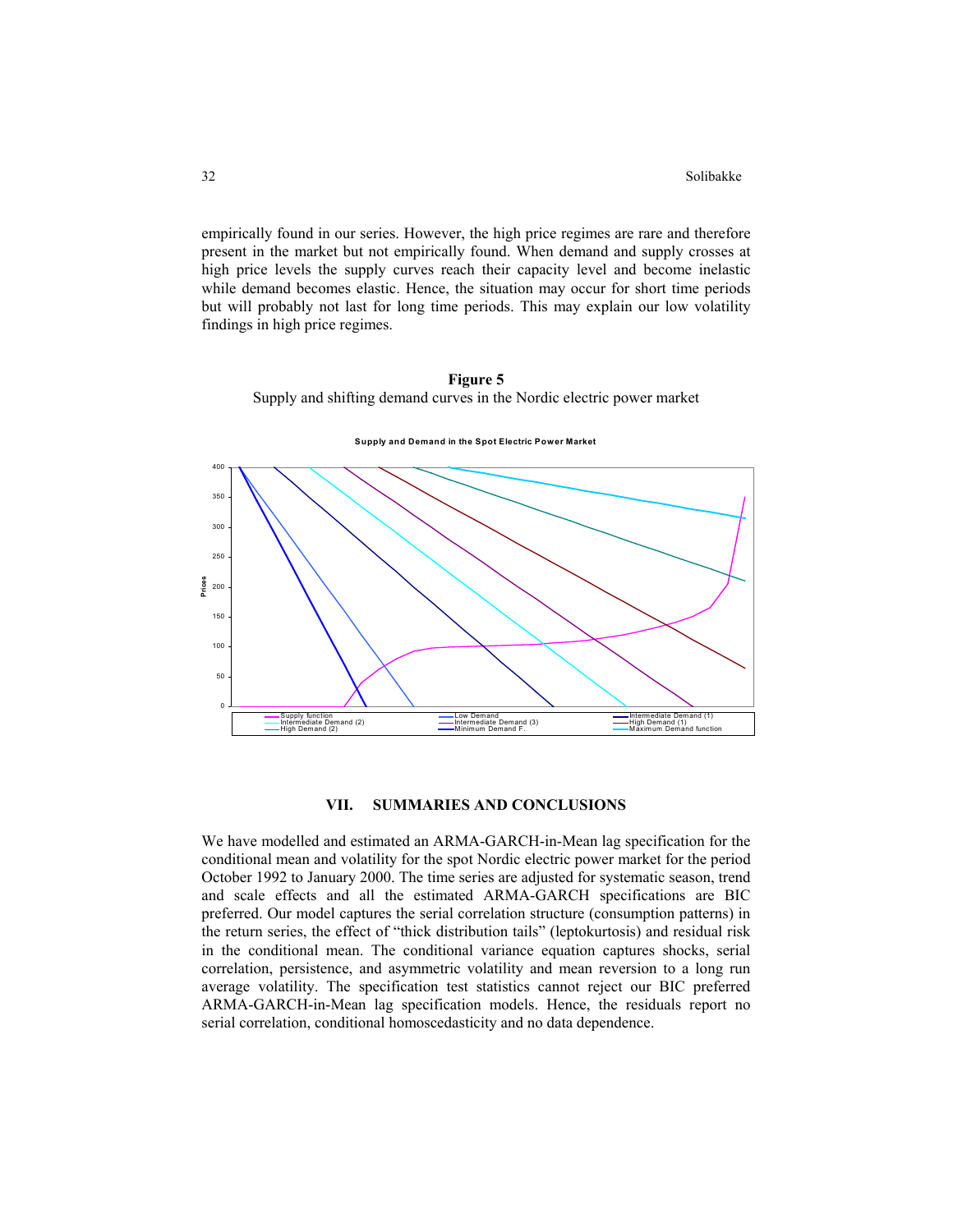We summarize our findings as follows. The drift is close to zero. Two specifications suggest non-significant drift while the exponential specification reports a marginal significant positive drift. We find serial correlation structures up to 14 days after an adjustment procedure that accounts for seasonal, trend and scale effects. The serial correlation structure suggests price predictability and change patterns in the market. Employing the log-likelihood function the volatility equation seems to prefer the GJR or the AGARCH version of the univariate ARMA-GARCH lag specification model. We find high past shock effects (ARCH) and rather low past volatility effects (GARCH), suggesting a persistence of shocks of approximately fifteen trading days. We find a significant weight to the long-term variance rate and we forecast the expected volatility per day for several range of days, which constitute the volatility term structure. The results can easily be extended to impact of volatility changes and value at risk calculations. The low and strongly significant degree of freedom parameter suggests leptokurtosis in the time series inducing extreme price changes for electric power. Finally, for especially low price level regimes (summer periods) the volatility is very high and suggests major challenges to derivative pricing and optimal production planning. Moreover, couture of supply and demand profiles may be sketched for the spot electric power market. Empirically, high price regimes close to the capacity limit seem not to induce higher volatility. Hence, a minimum system price may have more effect on volatility than a maximum system price. However, empirically we find a limited number of extremely high system prices, which may underestimate high price volatility.

### **NOTES**

- 1. We also employed a stochastic volatility specification applying SNP and EMM (Gallant, Rossi and Tauchen, 1992) methodologies for the time series but the models failed to find an optimal SNP specification.
- 2. The example is from Nord Pool: EL-Spot ([www.nordpool.no](http://www.nordpool.no/)); Nordpool (1998).
- 3. See Solibakke (2001a and 2001b).
- 4. Gallant & Tauchen (1997) find 18 (!) ARCH-lags for time series retrieved from the U.S. financial market.
- 5. See Morgan, 1976.
- 6. Departure from normally distributed price changes.
- 7. Se Gouriéroux, C., 1997 og Campbell et al., 1997.
- 8. In the exponential GARCH model we assume a General Error Distribution, which contains the normal distribution as a special case ( $v = 2$ ).
- 9. The BHHH algorithm is described in: Berndt, Hall, Hall, Hausman (1974)
- 10. The technique is available in GAUSS ver 3.2.1.
- 11. The time series adjustment procedure is implemented in Gauss.
- 12. The K-S Z test statistic is a procedure to test the null that a sample comes from a population in which the variable is distributed according to a normal distribution.
- 13. See Box & Jenkins, 1976 and Ljund and Box, 1978.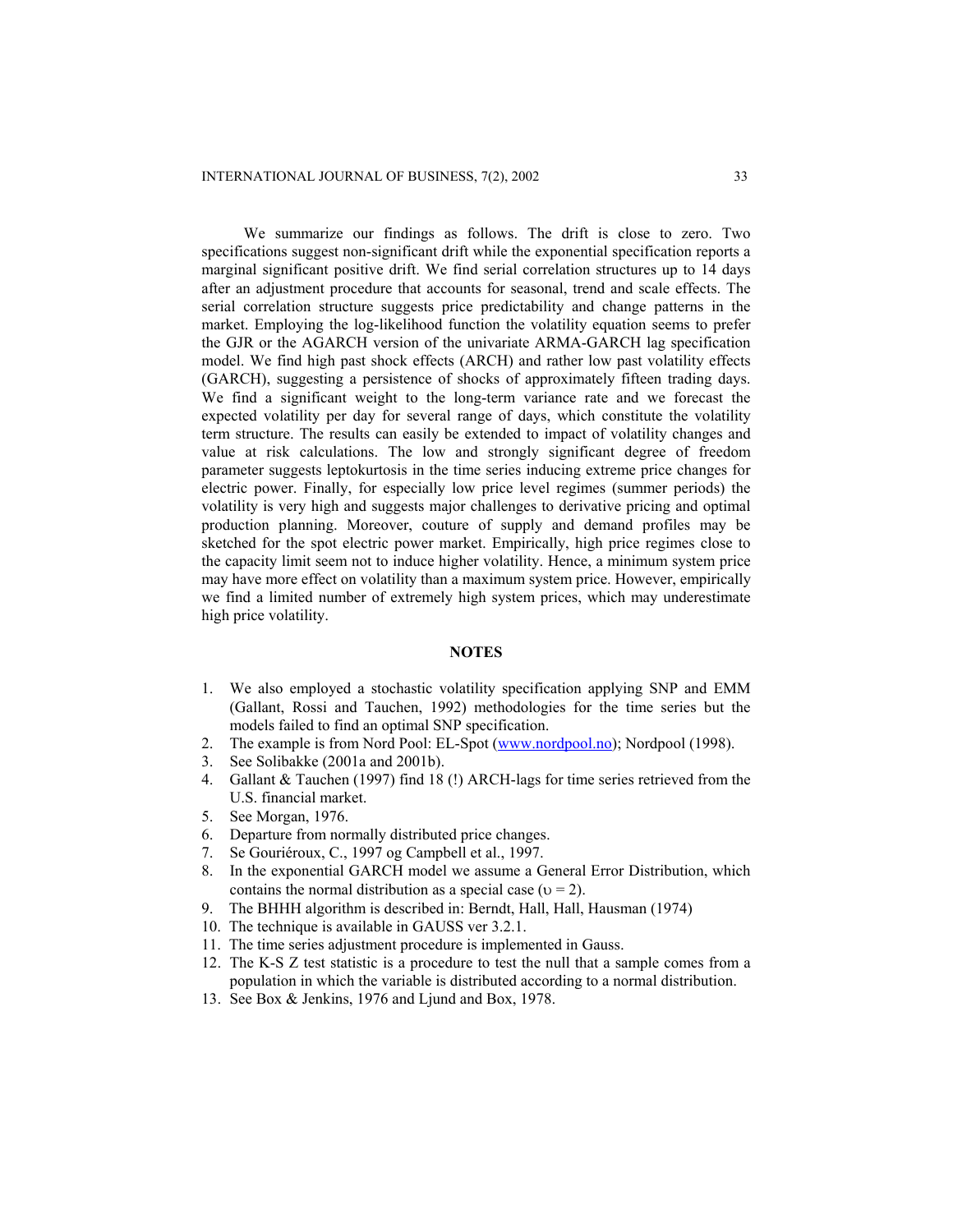- 14. Based on Likelihood Ratio Test statistics (LRT) the student-t log-likelihood function s strongly preferred to a normal likelihood function.
- 15. The serial correlation may stem from the strong day effects found in the adjustment procedure. Our procedure seems not to remove all systematic seasonal effects.
- 16. The likelihood ratio test is a general test for testing restrictions imposed on a model. The LRT statistic is evaluated as  $LRT = 2(LRT1 - LRT2)$ . Under the null hypothesis, the LRT is distributed as  $\lambda$ <sup>2</sup> with number of restrictions as the degree of freedom. The above calculations report a test statistic: LRT =  $61.2534$ , which is significant at 1%.
- 17. Total risk and variance is not relevant in a portfolio setting.
- 18. Note that it is possible to forecasts the effect of volatility changes on options of varying maturities.
- 19. See Taylor, 1986/00 for details.
- 20. Adding a dummy variable for price levels below NOK 100 in the volatility equation shows a highly significant parameter, suggesting a strongly steeper supply curve below this price level.
- 21. Just calculate the price changes between the demand and supply crosses at minimum and low price level relative to two intermediate demand curves in Figure 5.

#### **REFERENCES**

- Berndt, E.R., B.H. Hall, R.E. Hall and J.A. Hausman, 1974, "Estimation and Inference in Nonlinear Structural Models," *Annals of Economic and Social Measurement*, 4, 653-65.
- Bollerslev, Tim, 1986, "Generalised Autoregressive Conditional Heteroscedasticity," *Journal of Econometrics*, 31, 307-27.
- Bollerslev, Tim, 1987, "A Conditionally Heteroscedastic Time Series Model for Speculative Prices and Rates of Return," *Review of Economics and Statistics*, 64, 542-547.
- Bollerslev, Tim, Ray Y. Chouog Kenneth F. Kroner, 1992, "ARCH Modeling in Finance. A Review of the Theory and Empirical Evidence," *Journal of Econometrics*, no. 52, 5-59.
- Box, G.E.P. and G.M. Jenkins, 1976, *Time Series Analysis: Forecasting and Control*, Revised Edition, San Francisco: Holden Day.
- Brock, W.A. and W.D. Deckert, 1988, "Theorems on Distinguishing Deterministic from Random Systems," in W.A.Barnett, E.R. Berndt and H. White (eds.), *Dynamic Econometric Modelling*, Cambridge University Press, 247-268.
- Campbell, John Y., Andrew W. Lo and A. Craig MacKinlay, 1997, *The Econometrics of Financial Markets*, Princeton University Press, Princeton, New Jersey, UK
- de Lima, P.J.F., 1995a, "Nonlinearities and Nonstationarities in Stock Returns, "Working Paper in Economics, The Johns Hopkins University, Department of Economics.